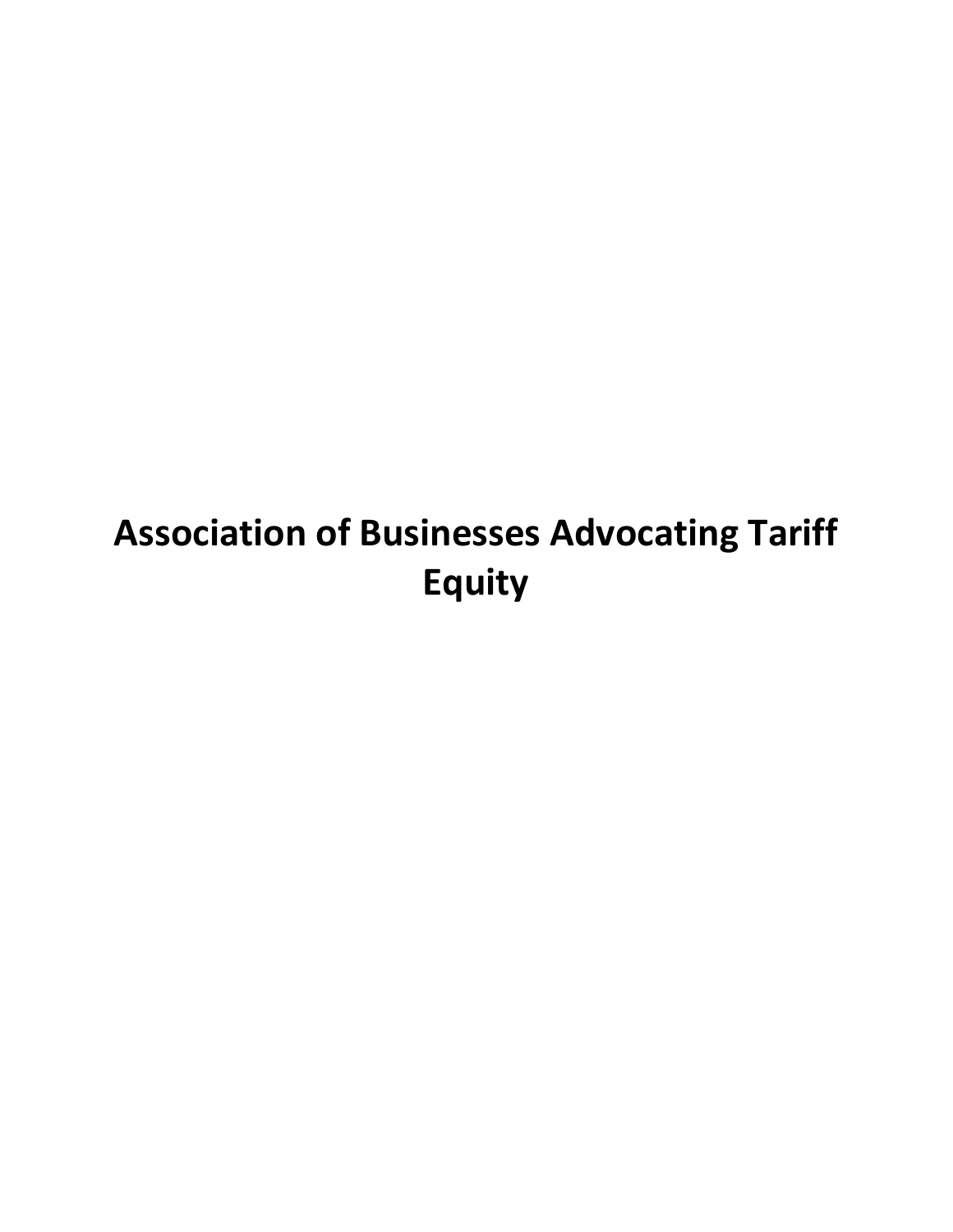#### **ABATE's Initial Thoughts on Staff's Draft Code of Conduct Rules**

- The Draft Proposed Rules apply to all utilities (and affiliates) that provide regulated and unregulated services to regulated utility customers in Michigan. *Notably, the scope of the draft rules does not, on its face, seem to apply to utilities (and affiliates) providing unregulated services to non-utility customers or to other outside of Michigan.*
- The Draft Proposed Rules require the "structural or functional" separation between regulated and unregulated services needed to prevent anticompetitive behavior. They state that (i) a utility's provision of value added programs and services must be through an affiliate; (ii) a utility's regulated services shall not subsidize its affiliates offering of unregulated value added services; and (iii) a utility shall maintain its books and records separately from those of its affiliates offering unregulated value-added programs and services. But, notably, the phrase "value-added programs and services" is only defined to include "programs and services that are utility or energy related, including, but not limited to, home comfort and protection, appliance service, building energy performance, alternative energy options, or engineering and construction services. Value-added programs and services do not include energy optimization or energy waste reduction programs paid for by utility customers as part of the regulated rates." *As Michigan has effected corporate separation for transmission, this seems somewhat permissive. It could make anti-cross subsidization rules harder to follow.*
- The Draft Proposed Rules prohibit utilities and their affiliates from "sharing facilities, equipment, or operating employees" but allow the sharing of "computer hardware and software with documented protection to prevent discriminatory access to competitively sensitive information." *The word "sharing" is vague, and the restriction does not seem to apply if a utility offers an unregulated value-added program or service as part of regulated service. Further, the Rule seems to allow utilities to "transfer" employees between the utility and affiliate AES with limited disclosure requirements? Isn't that a giant loophole?*
- The Draft Proposed Rules prohibit utility affiliates that provided "unregulated value-added programs and services" from "engaging in joint advertising, marketing, and other promotional activities related to the provision of unregulated services" or jointly selling services with the utility. *The prohibition seems to be limited to value-added programs and services but does not encompass other ventures.*
- The Draft Proposed Rules prohibit a utility or alternative electric supplier from "unduly" discriminating in favor of or against any party, including its affiliates. *What is the difference between discriminating and unduly discriminating? Are utilities allowed to discriminate unless the discrimination rises to the level of unduly discrimination?*
- The Draft Proposed Rules do contain significant restrictions on data and information sharing with affiliates. *But utilities and affiliates are free to transfer key personal back and forth?*
- The Draft Proposed Rules do require detail annual reporting requirements. Moreover, they require certification of a corporate representative attesting to the accuracy of the information in the annual report and certifying that there is no cross-subsidization between regulated and nonregulated utility programs and services. *This is good policy. But, (i) the penalties need to be*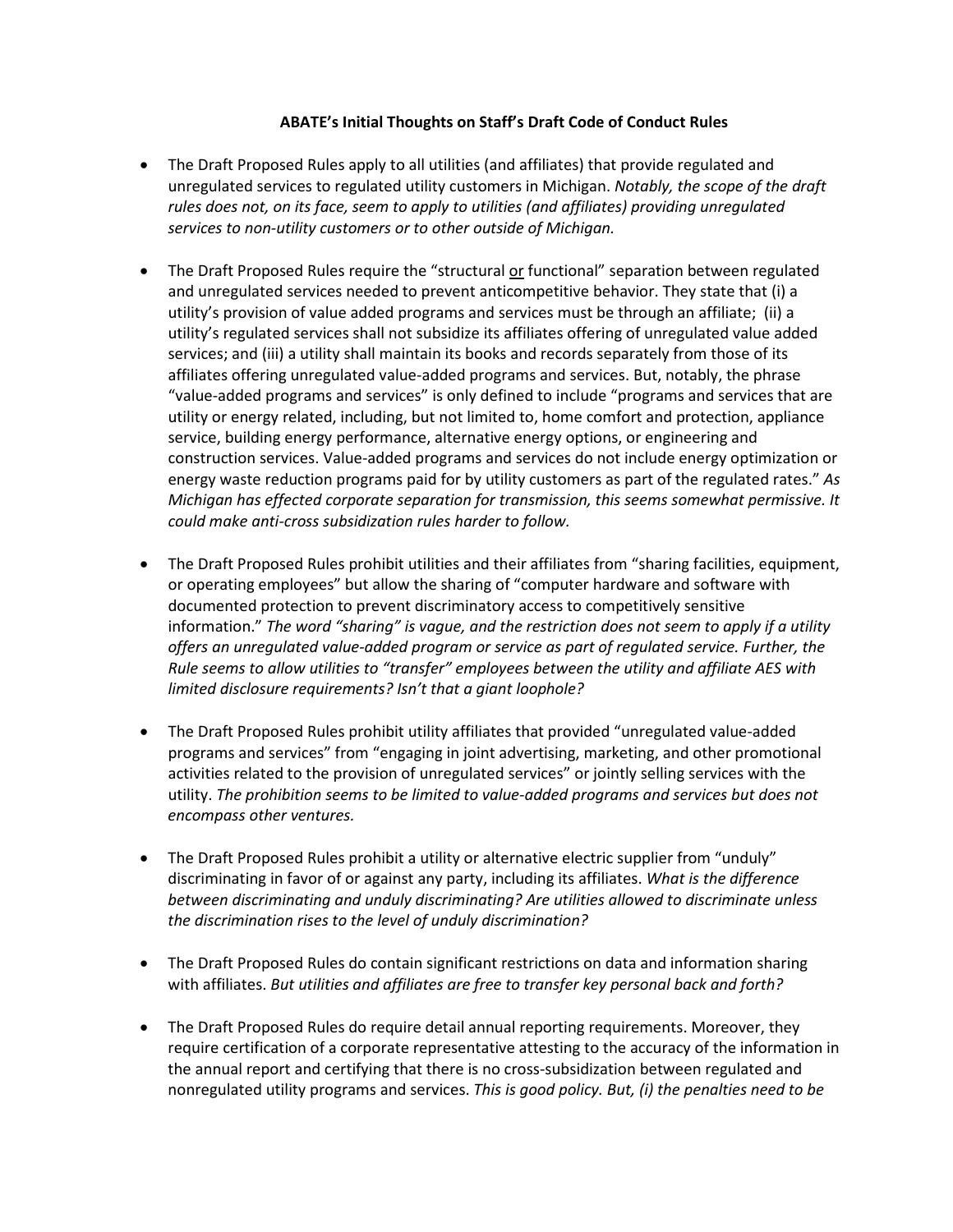*enough to effect deterrence and include repayment of damages to injured competitors and ratepayers; and (ii) there should be a mandatory audit every 2-3 years by an independent (i.e., no conflict) outside auditing firm.*

- The Draft Proposed Rules allow the utility to request a waiver from one or more of these provision by filing an application with the Commission. *This is bad policy. It will encourage an unending string of new proceedings to try and water down whatever rules are promulgated.*
- Subsidies are prohibited from regulated to unregulated but how are subsidies defined? Are they at fully allocated or incremental costs? This could be a big issue.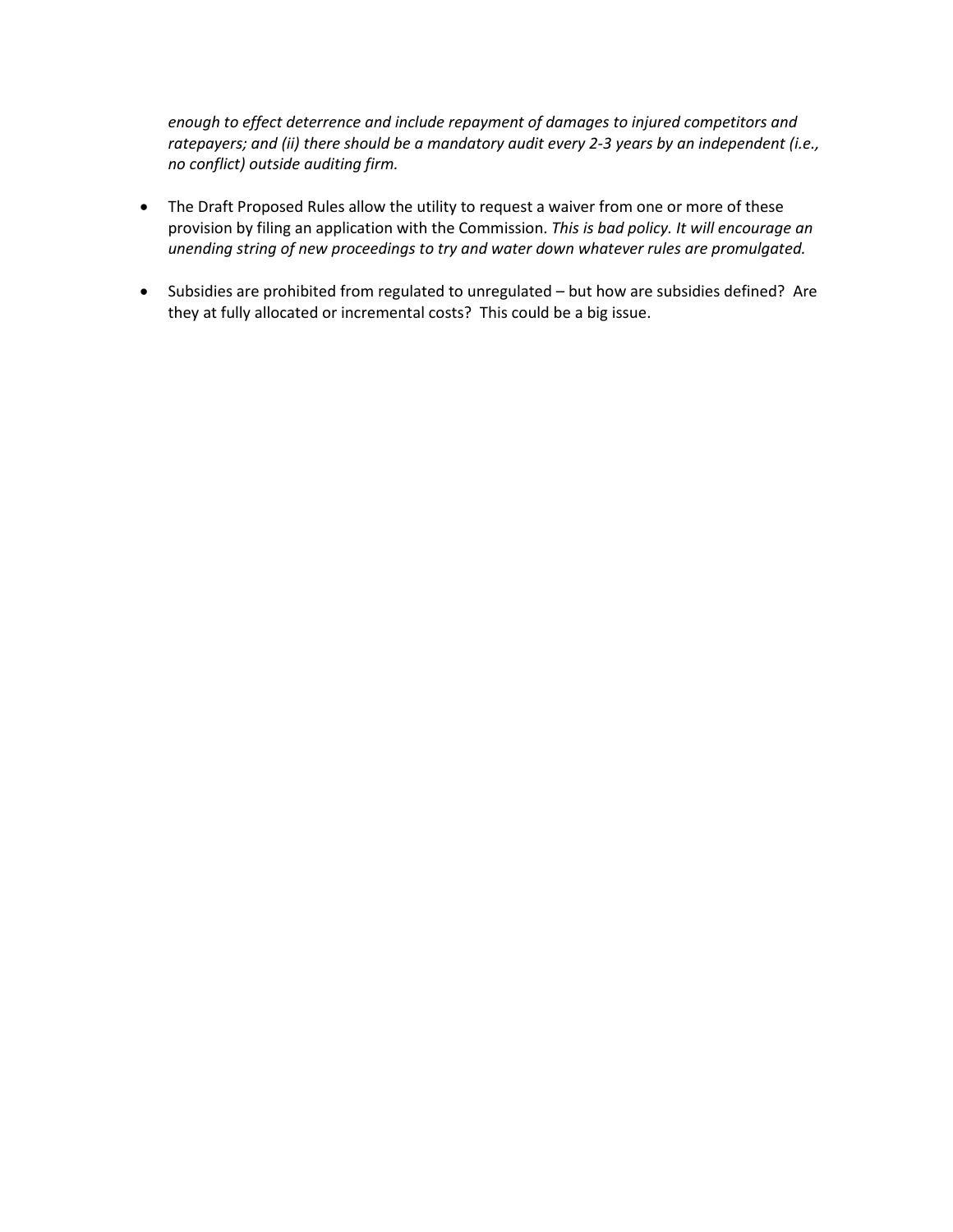**Michigan Electric Cooperative Association**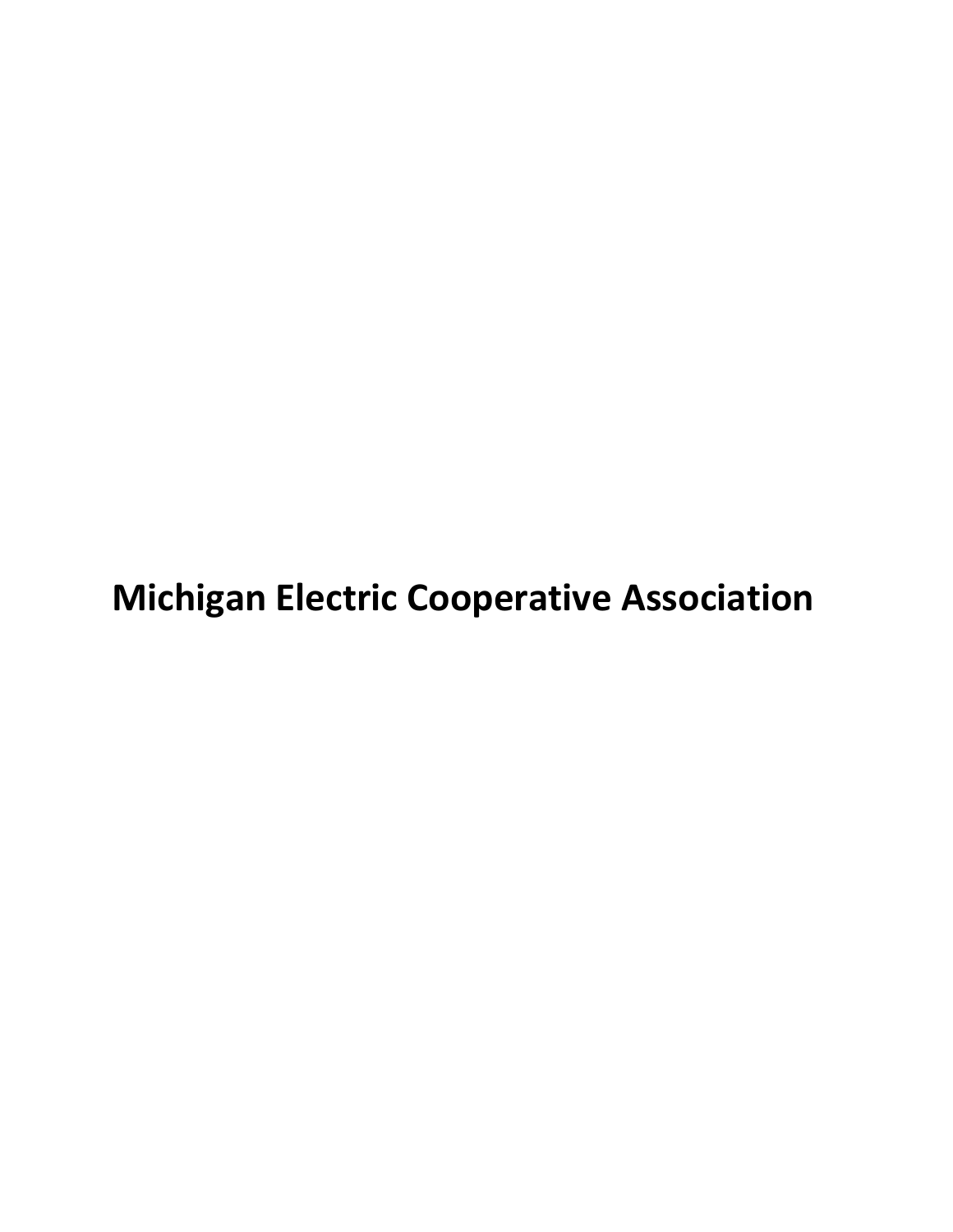

Dykema Gossett PLLC Capitol View 201 Townsend Street, Suite 900 Lansing, MI 48933

WWW.DYKEMA.COM

Tel: (517) 374-9100 Fax: (517) 374-9191

**Richard J. Aaron** Direct Dial: (517) 374-9198 Direct Fax: (855) 230-2517 Email: RAaron@dykema.com

July 28, 2017

Derrell Slaughter Michigan Public Service Commission Commission Analyst, Commission Office 7109 W. Saginaw Highway Lansing, MI 48917

Re: MECA's Comments on Code of Conduct Rule

Dear Mr. Slaughter:

Enclosed please find The Michigan Electric Cooperative Association's Second Set of Comments on Draft Code of Conduct Rule.

If you have any questions, feel free to contact me. Thank you.

Sincerely,

**DYKEMA GOSSETTPLLC**

Richard J. Aaron

Attachment

4814-8315-1947.2 025166\000024

California | Illinois | Michigan | Minnesota | Texas | Washington, D.C.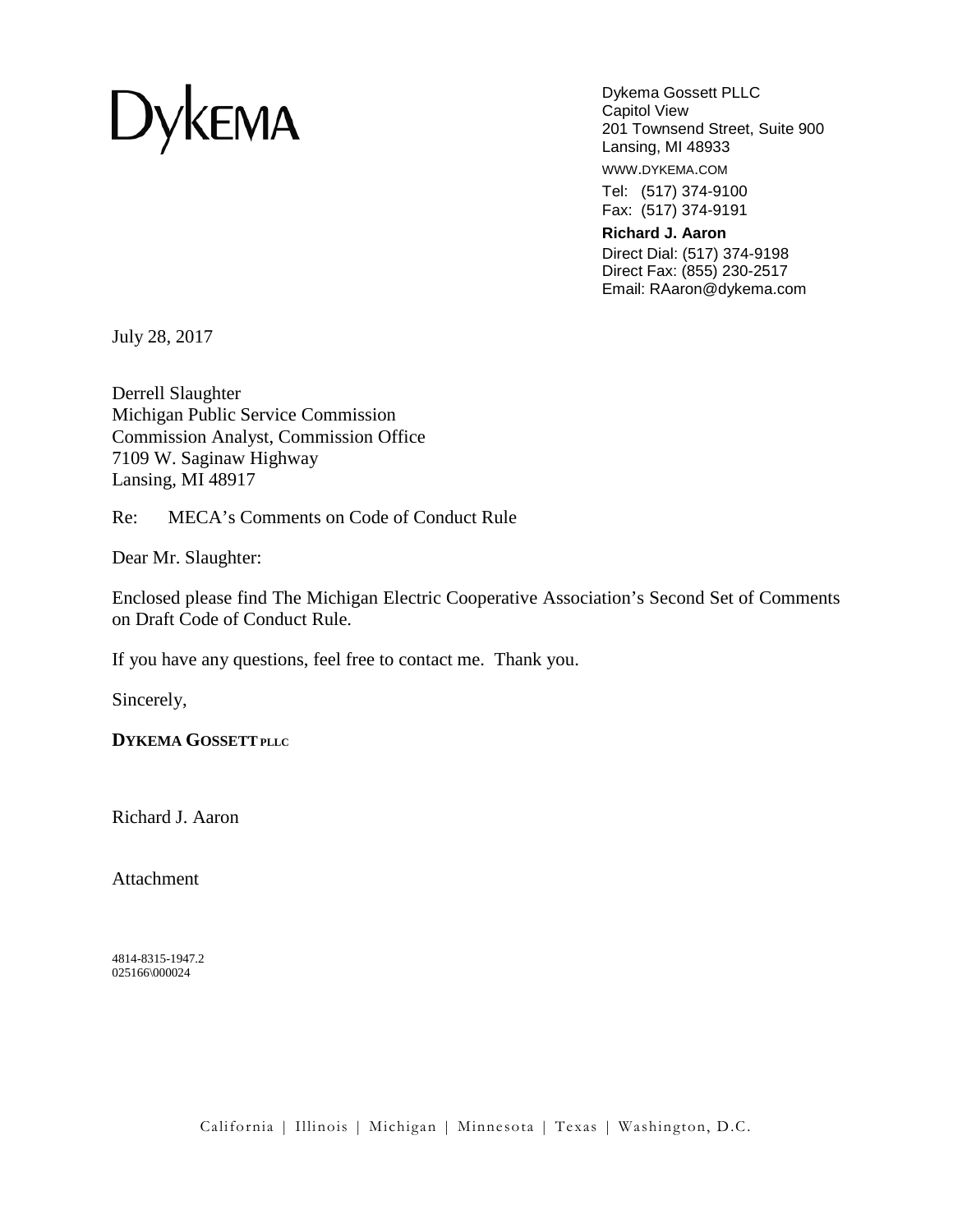#### **MICHIGAN ELECTRIC COOPERATIVE ASSOCIATION**

#### **REPLY COMMENTS ON PROPOSED CODE OF CONDUCT**

On June 5, 2017, the Michigan Electric Cooperative Association (MECA) submitted comments and suggested changes to the Draft Code of Conduct (Code of Conduct). Other parties also submitted comments and suggested changes to the Code of Conduct, to which MECA submits these limited replies.

#### **Reply to Comments of Mr. Forner**

Mr. Forner proposes to define "anticompetitive behavior" and suggests that a 10% market share limit should be imposed through rulemaking. As MECA addressed in its comments, adding to the Code of Conduct the concept of "anticompetitive behavior" is too broad and exceeds the statutory directive. Section 10ee defines the scope of the Code of Conduct and does not invite expanding the Code of Conduct to include illdefined "anticompetitive behavior." Just because such a "bright line" may be easy to textually prohibit, as noted below, such a line is unworkable, untenable, and improper.

Mr. Forner argues that a violation of the Code of Conduct occurs when a valueadded program or service captures 10% of a market within a zip code area. This 10% market share is completely arbitrary when viewed in the context of Federal antitrust analyses. See, e.g., *Antitrust Market Definition: An Integrated Approach, Harris and Jorde, California Law Review, 72, 1, p 3 91984).* There is also no statutory basis for 10% as opposed to 5% or 25% and no clear basis within Mr. Forner's proposed changes to the Code of Conduct from which to determine what a "relevant market" is, or how a share of the market can be determined. Defining a market area based on a zip code for purposes of measuring market share is unrealistic. Large cities have multiple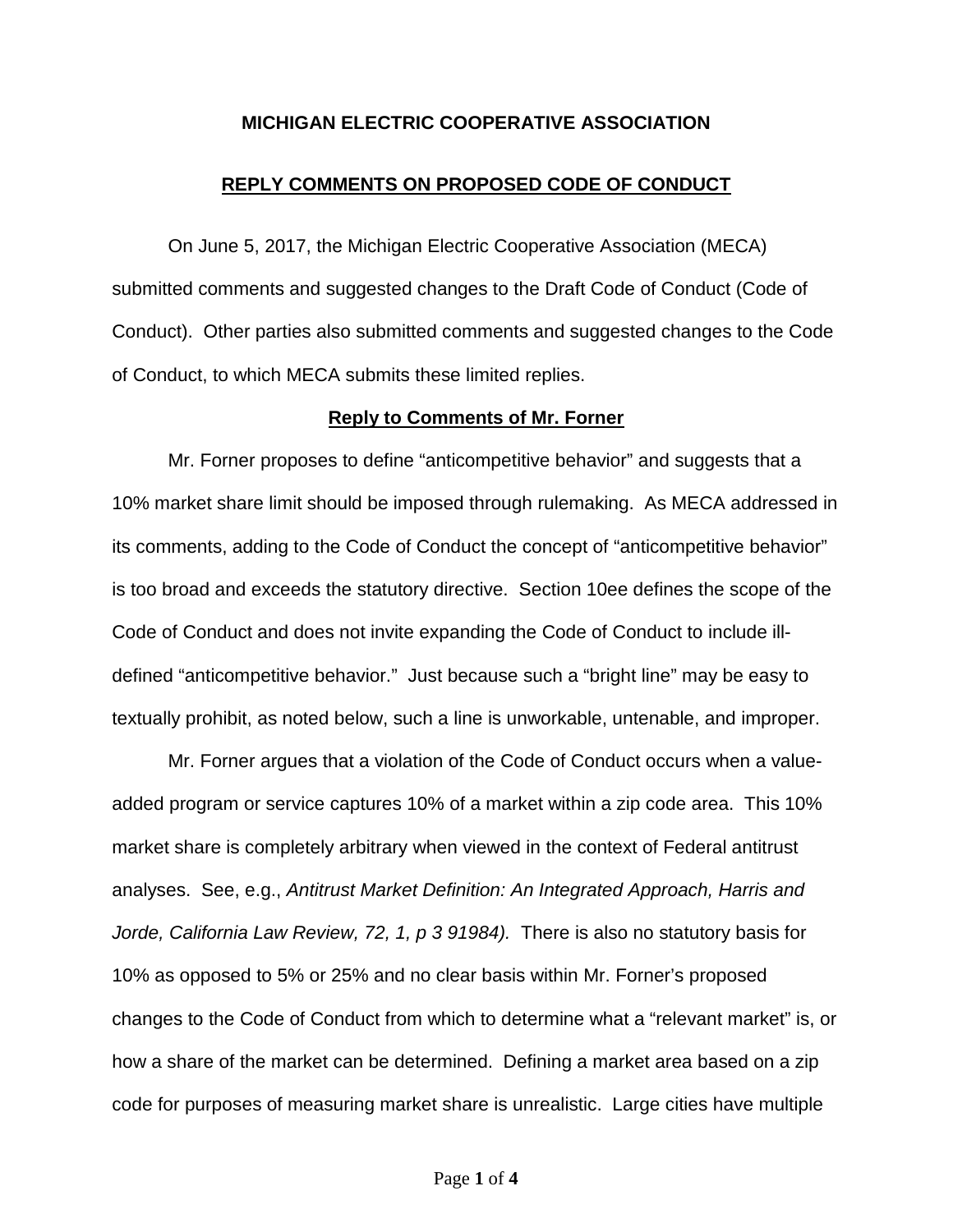zip codes and an 11% market share in only one zip code could be captured in a metropolitan area with proper marketing behavior in the metropolitan area generally served by competitors. Furthermore, the opposite problem would exist in rural areas where large swaths of land are covered by one zip code. Yet, Mr. Forner's proposal would have both be a violation of the code – regardless of such a rule's overinclusiveness. The proper behavior and market share depend more on the actual nature and scope of activities including the degree of competition that exists – and less on arbitrary tests unsupported by statute. For example, a new value added service offering could produce 100% market share simply by being first to a narrowly defined market.

Mr. Forner proposes changes to R 460.10110 *et seq*. (Part 5) to have annual or advanced disclosure of value-added services by zip code, size of market, competitors, and financial projects. It is not clear how a utility would necessarily know all of this information. Based on how a market is defined, all competitors may not be known because there could be different services which compete with a particular value-added service or program. A zip code definition does not take into account, national programs and services for which competition may exist. Nor would providing the additional information sought by Mr. Forner's proposal be necessary when providing "notice" of a utility's plans to offer value added programs or services.

Mr. Forner also proposes to change a statutory notice requirement into an informal proceeding resulting in a Commission determination with regard to the valueadded service. The Commission acts only through its orders and a determination as to whether a proposed value-added service is proper falls in the category of a contested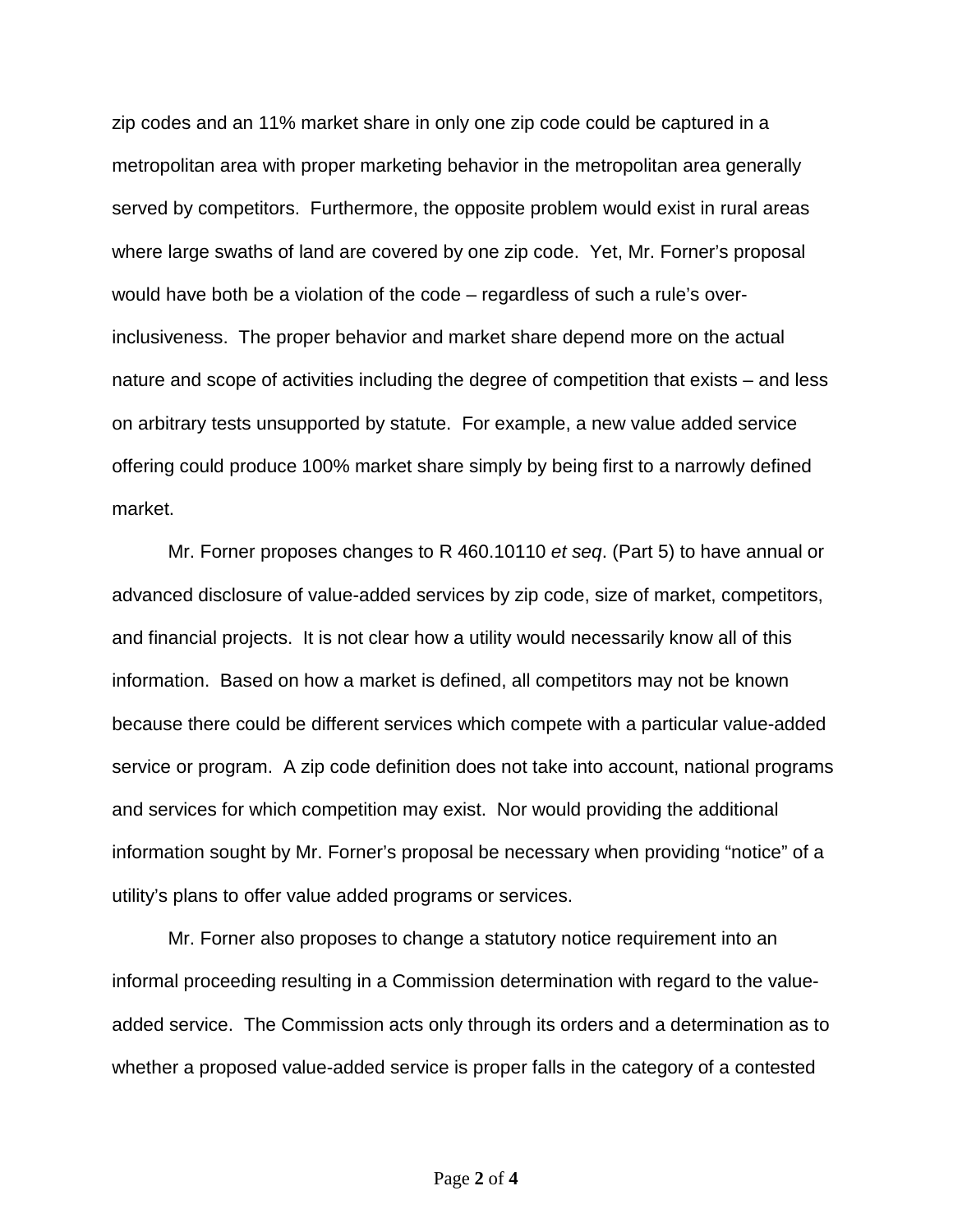case contemplated under MCL 24.203(3). It appears that such an informal proceeding is to become a substitute for a complaint process. Such proposal unlawfully exceeds that which is required under MCL 460.10ee (4). MCL 460.10ee (4) directs notice by a utility and not a determination by the Commission after an "informal" proceeding.

#### **Reply to Comments of Michigan Energy Innovative Business Council**

The Michigan Energy Innovative Business Council recommends that the Code of Conduct include a cap on utility affiliate market share. There is simply no statutory basis (in MCL 460.10ee or elsewhere) for such action.

### **Reply to Comments of Direct Energy, IGS and Constellation**

In the proposed changes to Rule R 460.10110 Notification, Direct Energy, IGS and Constellation likewise seek to turn a statutory notification requirement into a determination as to the lawfulness of a proposed value added program. Nothing in MCL 460.10ee provides for prior Commission or Staff approval of proposed value-added programs. Value-added programs are lawful under R 460.10110 and prior permission or authorization is not required or lawful

Direct Energy, IGS and Constellation also propose changes to R 460.10111 *et seq*. to remove from Commission oversight, reporting by and penalties on unaffiliated Alternative Energy Suppliers (AESs). The proposed changes make the Code of Conduct applicable only to utilities and affiliated AESs. The rule changes appear to be at odds with MCL 460.10ee(1)'s direction that the code of conduct established is to be applicable to electric utilities *and* alternative electric suppliers, consistent with sections 10 through 10cc. More important, Direct Energy's, IGS's, and Constellation's changes would also require utility obligations to also apply to affiliated AESs. The statute does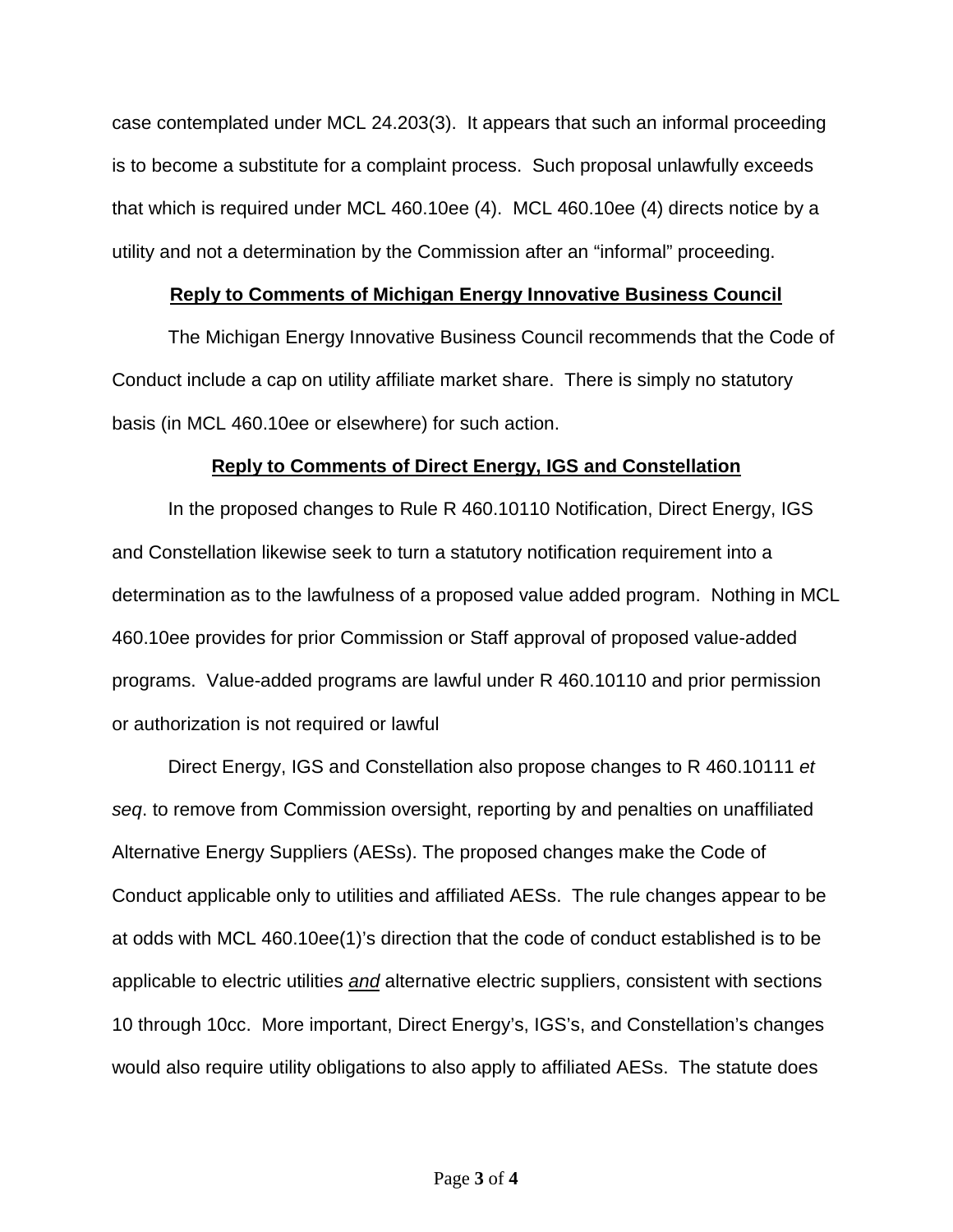not grant the Commission this scope of direct regulatory authority over AESs, affiliated or not. These proposed changes must be rejected as exceeding the statute and common sense.

# **Conclusion**

The scope of proposed changes to the Code of Conduct discussed above create practical problems in application making them unenforceable or rife with internal inconsistency and uncertainty. In addition, some of the proposed changes would create an ultra vires and, therefore unlawful, Code of Conduct. Given these problems, the final Code of Conduct should not incorporate the proposed changes discussed above.

4853-1434-6316.3 025166\000038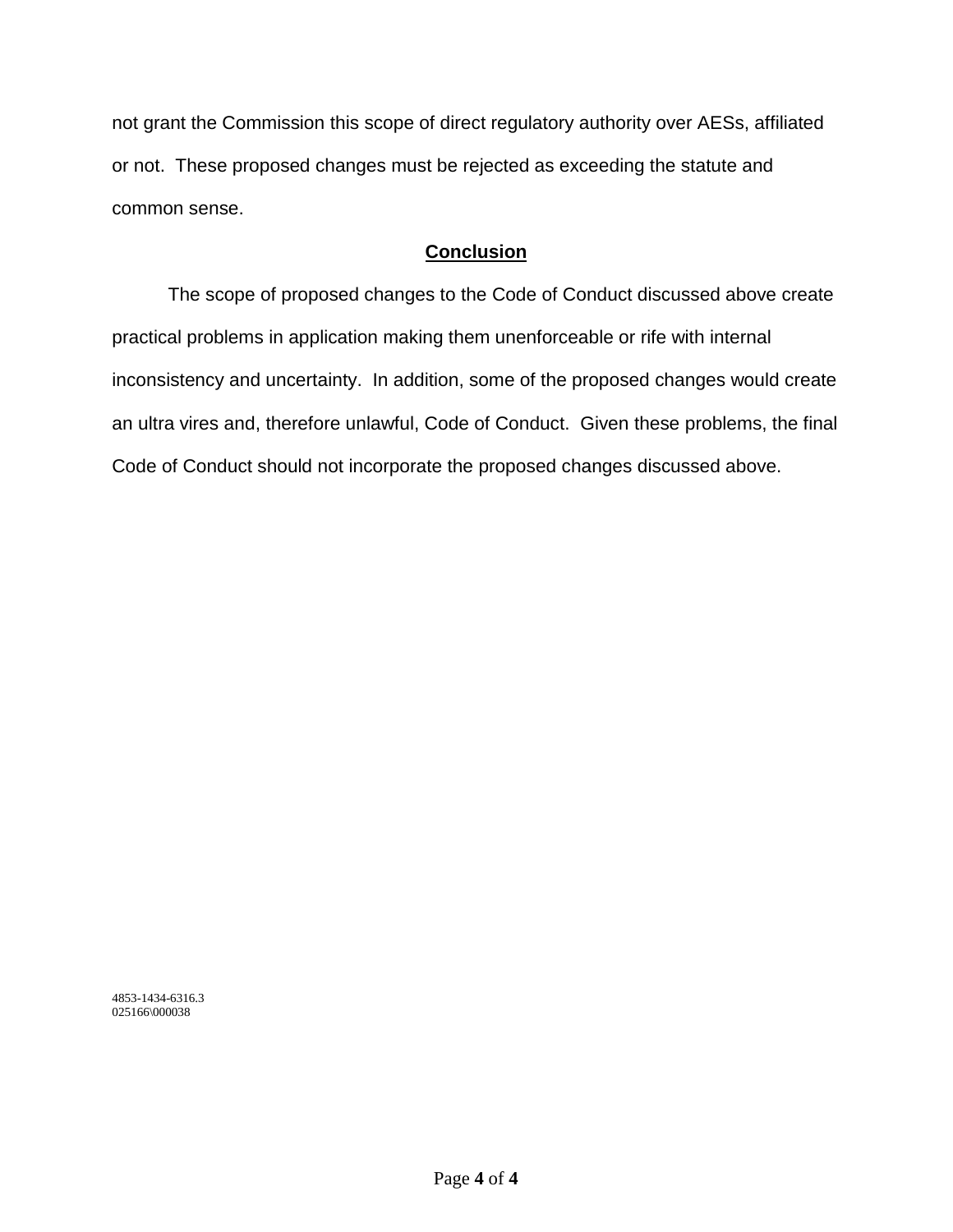**Michigan Energy Innovation Business Council**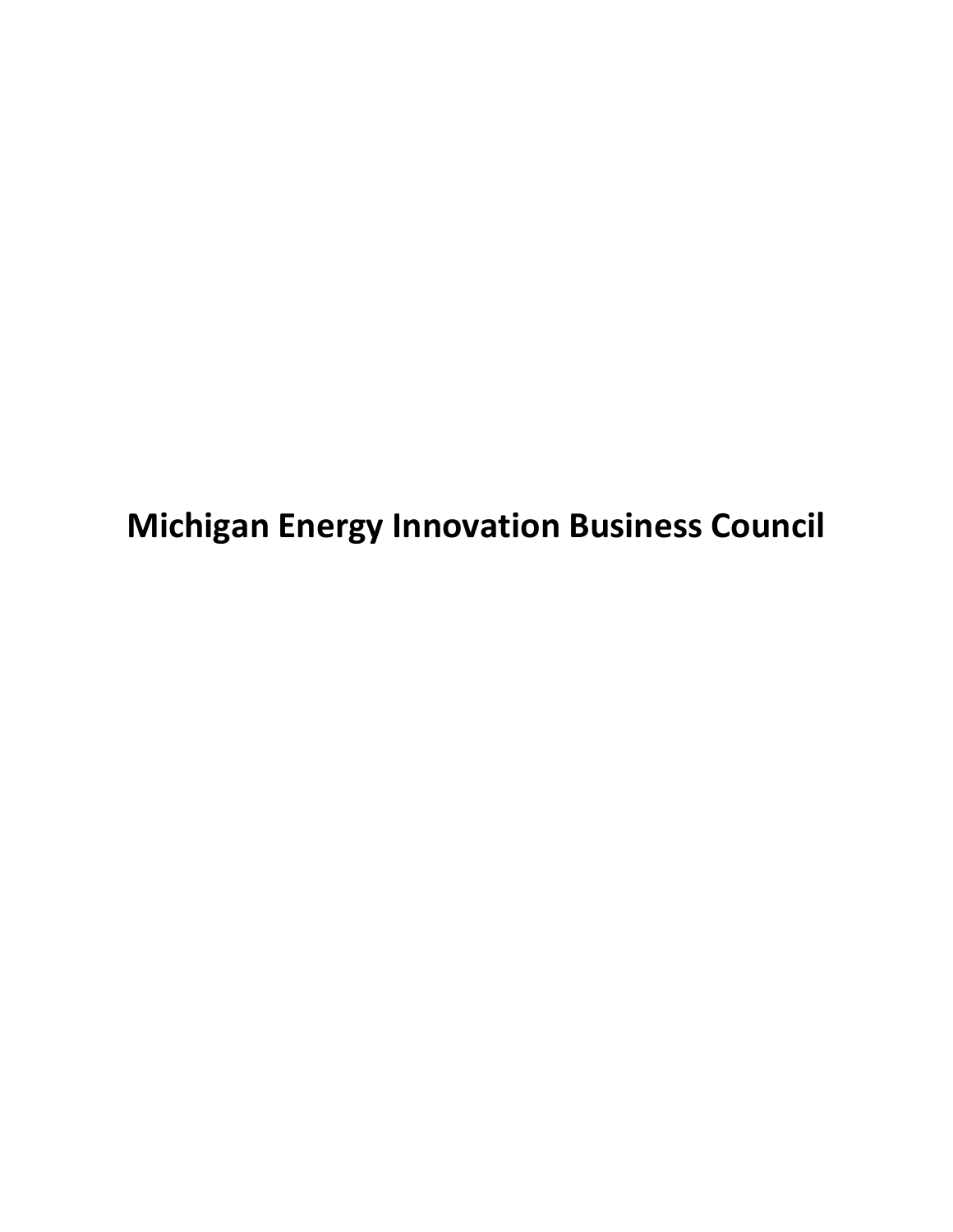

July 28, 2017

Mr. Derrell Slaughter Michigan Public Service Commission 7019 West Saginaw Highway Lansing, MI 48917 By email: slaughterd@michigan.gov

Dear Mr. Slaughter:

The Michigan Energy Innovation Business Council (Michigan EIBC) respectfully submits these reply comments relating to the Michigan Public Service Commission's development of draft rules related to the Code of Conduct for utilities pursuant to Section 10ee of Public Act 341 of 2016, MCL 460.10ee.

As noted in our initial comments, Michigan EIBC believes that there is a role for utilities to play in offering value-added programs and services (VAPS). However, pursuant to both the language and structure of the statute, any such offering of VAPS by utilities or their affiliates should be limited in order to avoid the undue restraint of trade or competition in markets served by competitive providers. On that basis, we are concerned that comments from some utilities and utility groups in this matter would strike the wrong balance, tilting playing field in favor of monopoly interests.

Our concerns arise from both an understanding of the unique position regulated utilities play within our energy landscape and the statutory framework under which utilities may offer VAPS. A delicate balance exists between the monopoly powers granted by the state to regulated utilities and the need to limit such powers from negatively impacting the functioning of competitive markets.

In authorizing utilities to offer VAPS under certain conditions, both the language and the structure of the statute aim to preserve this balance. For example, Section 10ee(2) states that utilities may offer VAPS only "if those programs or services do not harm the public interest by unduly restraining trade or competition in an unregulated market." Section 10ee(2), MCL 460.10ee(2).

In requiring the MPSC to develop a Code of Conduct to govern utility activities in this space, the statute also identifies certain elements of particular concern, including crosssubsidization between regulated and unregulated activities, preferential treatment of unregulated utility affiliates by the regulated entity, and ensuring a level playing field in how information is shared between the utility and any affiliate and between the utility and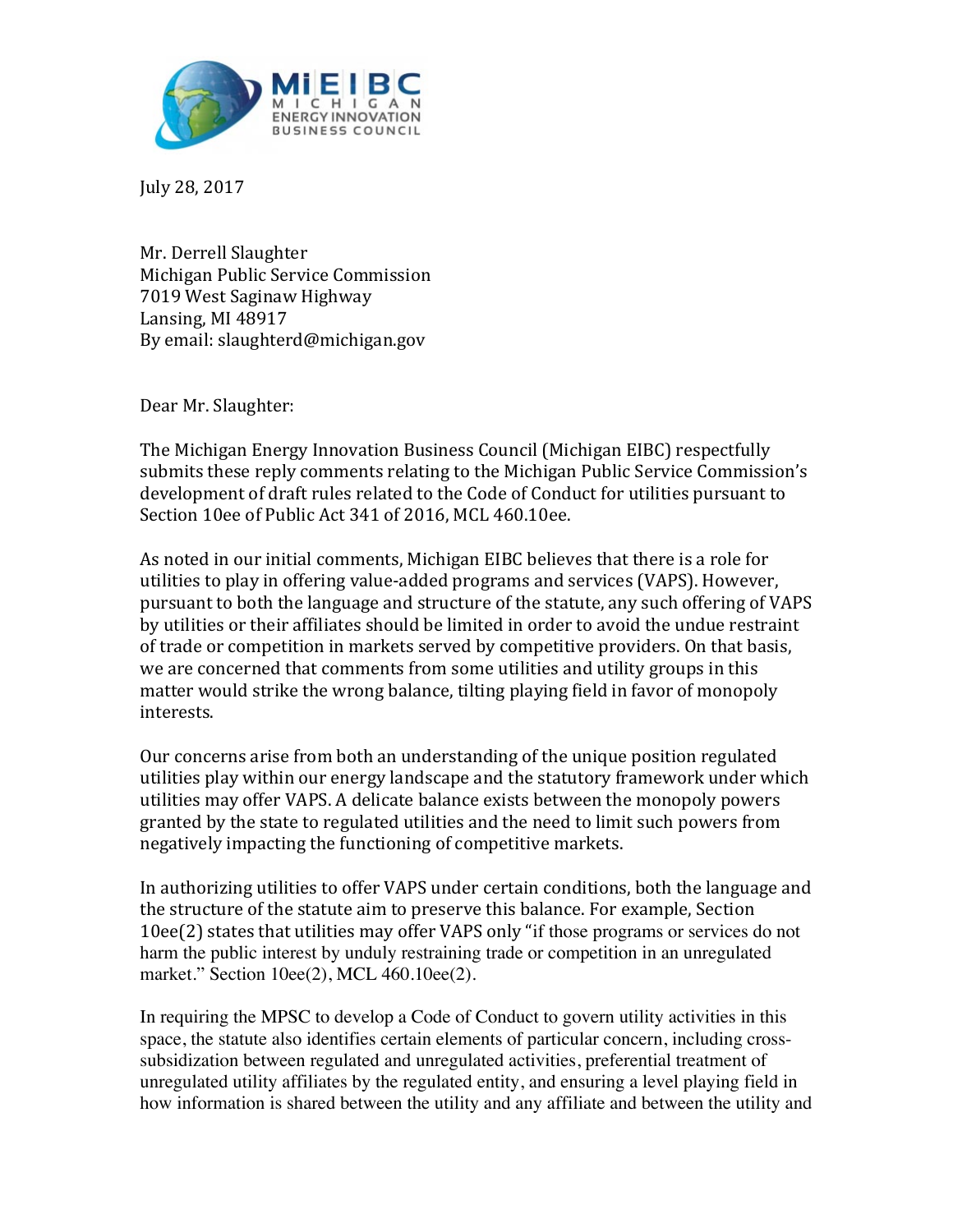

a non-affiliated entity. Each of these is central to the statutory objective of avoiding undue restraints on trade or competition. Notably, however, the statute is explicit that this is not an exhaustive list of items to be covered, thereby providing a strong statutory basis for the Commission to go further in promoting the pro-competition objectives of the statute. (See, *e.g.*, Section 10ee(1), MCL 460.10.ee(1), "The code of conduct shall include, *but is not limited to*, measures to prevent cross-subisidization…" (emphasis added).)

Indeed, the whole structure of Section 10ee evinces a desire to strike an appropriate balance between utilities and non-utility energy providers and promote the proper functioning of competitive markets for the provision of unregulated energy products and services.

Turning to specific provisions of the draft rules, Michigan EIBC offers these comments and reactions to the comments of other participants:

## **PART I. GENERAL PROVISIONS**

Michigan EIBC agrees with the comment from the Michigan Electric and Gas Association (MEGA) that Rule  $2(a)$  contains definitions for both "affiliate" and "control," and that it would be better to separate the definitions into separate provisions. 

Michigan EIBC agrees with the Michigan Electric Cooperative Association (MECA) suggestion to clarify the definition of "Alternative electric supplier" in Rule  $2(b)$  as referring to those AESs "licensed by the Commission under Section 10a of 2000 PA 141, as amended" in order to clarify that "alternative electric supplier" does not refer to those third-party providers of energy products and services operating in the unregulated market.

## **PART 2. SEPARATION OF A UTILITY FROM ITS AFFILIATE AND ALTERNATIVE ELECTRIC SUPPLIERS**

Michigan EIBC disagrees with MECA's revisions to the first sentence of Rule 3(1).  $MECA's$  first change  $-$  to require structural or financial separation only for utilities that offer both regulated and unregulated services other than VAPS – lacks any support in statute. Indeed, as noted above, the very purpose of this Code of Conduct is to govern the operations of those utilities that do offer VAPS. Applying the requirements only to those who offer unregulated services "other than VAPS" misreads the statute's meaning and objective. Furthermore, replacing the term "anticompetitive behavior" with the more specific listing of "cross-subsidization, preferential treatment and information sharing prohibited by these rules" ignores the statute's clear language that the Code of Conduct include, *but is not limited to*,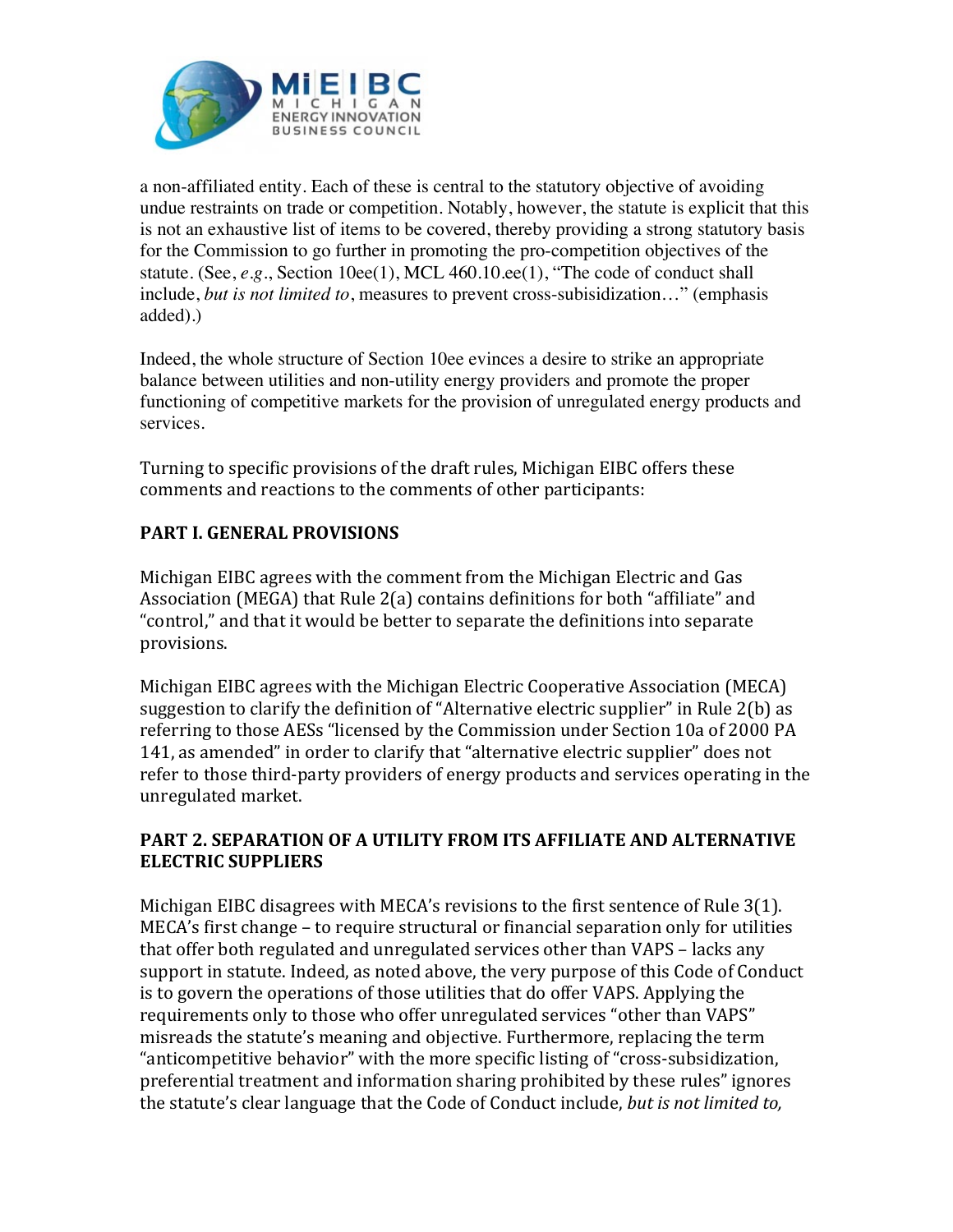

those items. Section  $10ee(1)$ , MCL  $460.10ee(1)$  (emphasis added). While Michigan EIBC recognizes MECA's objection that "anticompetitive behavior" also implicates antitrust jurisdiction, we again highlight the statutory condition that utilities can offer VAPS only "if those programs or services do not harm the public interest by unduly restraining trade or competition in an unregulated market." Section 10ee(2), MCL  $460.10ee(2)$ . Thus, not only does the statute specifically contemplate elements beyond those specifically listed, the focus of the statutory requirement of a Code of Conduct to govern the offering of VAPS by utilities and their affiliates is to ensure the promotion of trade and competition in unregulated markets. For these same reasons, Michigan EIBC disagrees with the revisions to Rule  $3(1)$  proposed by MEGA.

Michigan EIBC agrees with MECA's revision to the second sentence of Rule  $3(1)$ .

Michigan EIBC disagrees with the proposal by both MEGA and MECA to remove Rule  $3(2)$ . As we noted in our initial comments, "even implicit extension of [a utility's] monopoly position is inappropriate." Allowing a utility to offer VAPS directly, as opposed to through an affiliate, threatens to add confusion to the marketplace. Furthermore, the statute requires  $-$  not once, but twice  $-$  that a utility offering VAPS inform potential customers that such VAPS are not regulated by the Commission. *See* Section 10ee(10)(c)(ii) and 100ee(10(d)(ii), MCL 460.10ee(10)(c)(ii),  $460.10$ ee $(10)(d)(ii)$ . It is unrealistic to expect the typical utility customer to identify which services provided by the utility are and are not regulated. Within a utility's monopoly service territory, some form of structural separation is therefore necessary to avoid the confusion that is likely to result from a utility offering both regulated and unregulated services to the same customers within the same service territory. 

Michigan EIBC disagrees with MEGA and MECA's proposed revisions to Rule 3(3). Adding the word "financially" as a qualifier, while striking the phrase "in any manner, directly or indirectly," significantly weakens the protections against crosssubsidization that are at the very heart of this Code of Conduct. As noted previously, there are a number of ways that utilities can misuse their unique position to restrain trade or competition in the unregulated market; ensuring robust protections against such infringement should be maintained.

Michigan EIBC believes that the requirement that a utility shall maintain its books and records separately from other entities offering VAPS is best left in the section dealing with corporate separation (Rule  $3(4)$ ), as opposed to the section on corporate records (Rule 4).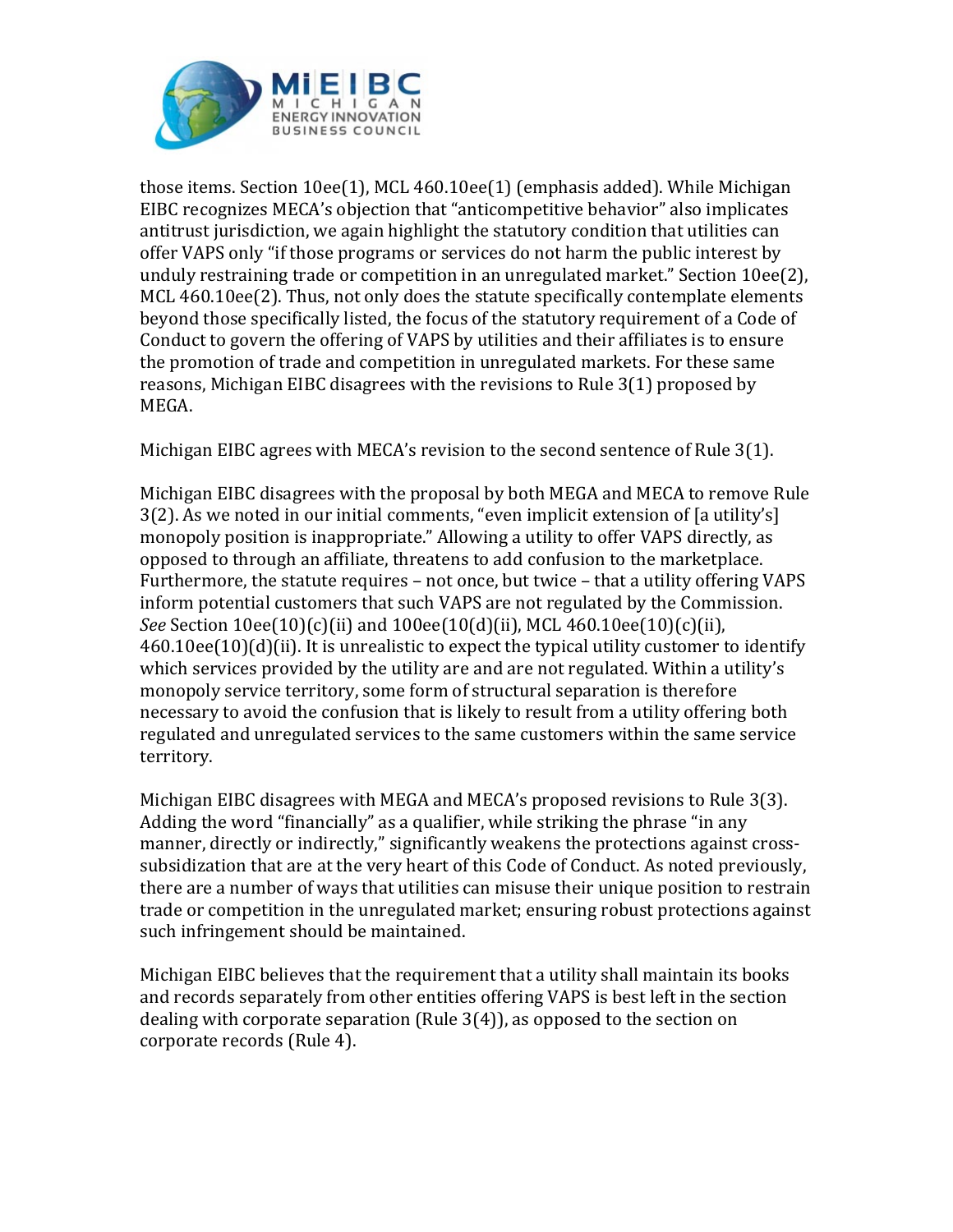

Michigan EIBC agrees with the change to Rule 5 proposed Direct Energy, IGS Energy, and Constellation (AES Commenters) to require that all costs to provide VAPS be fully embedded to ensure no cross-subsidization.

Michigan EIBC disagrees with the proposed changes by MEGA to Rule  $6(1)$ . Again, the whole rationale for a utility Code of Conduct governing the offering of VAPS is to ensure appropriate separation of regulated and unregulated functions, and not to allow a utility to use its position to impair the proper functioning of competitive markets. Requiring that the utility and its affiliates not speak for one another, or to give the appearance of speaking for one another, is central to this concept.

Michigan EIBC disagrees with the proposed changes by both MECA and MEGA to Rule 7. The proposed removal of the clauses "in any way" in Rule  $7(1)$  and "in any manner" in Rule  $7(1)(b)$  weaken the protections against cross-subsidization in the same manner as the proposed changes to Rule 3(3) above. Similarly, the proposed removal of Rule 7(2) seriously undermines the statutory prohibition against crosssubsidization. Non-utility market participants lack the ability to have their financial obligations guaranteed or otherwise supported by utilities (and ultimately, utility ratepayers); allowing for utilities to perform these functions on behalf of affiliates participating in the unregulated market risks seriously distorting the marketplace and providing utilities with an unfair competitive advantage, all while increasing the risk assumed by utility ratepayers. Michigan EIBC suggests add a provision preventing utilities from offering financing or other terms to customers procuring unregulated services that are not available to customers of non-affiliated providers of unregulated energy products and services, consistent with the statutory requirement that the Code of Conduct include measures to prevent preferential treatment. Section 10ee(1), MCL 4601.10ee(1).

## **PART 3. DISCRIMINATION**

Michigan EIBC agrees with the clarification to Rule  $8(1)$  proposed by the AES Commenters (as well as the similar clarification in Rule  $6(2)$ ).

Michigan EIBC disagrees with the changes to Rule 8 proposed by MEGA as unnecessary and potentially confusing. Alternative electric suppliers within the utility structure would already be covered by reference to "other entity within the corporate structure." Specifically listing "alternative electric supplier," therefore, could be misread as alternative electric suppliers *not* in the utlity's corporate structure, which is not the intent of either the statute or the draft rule.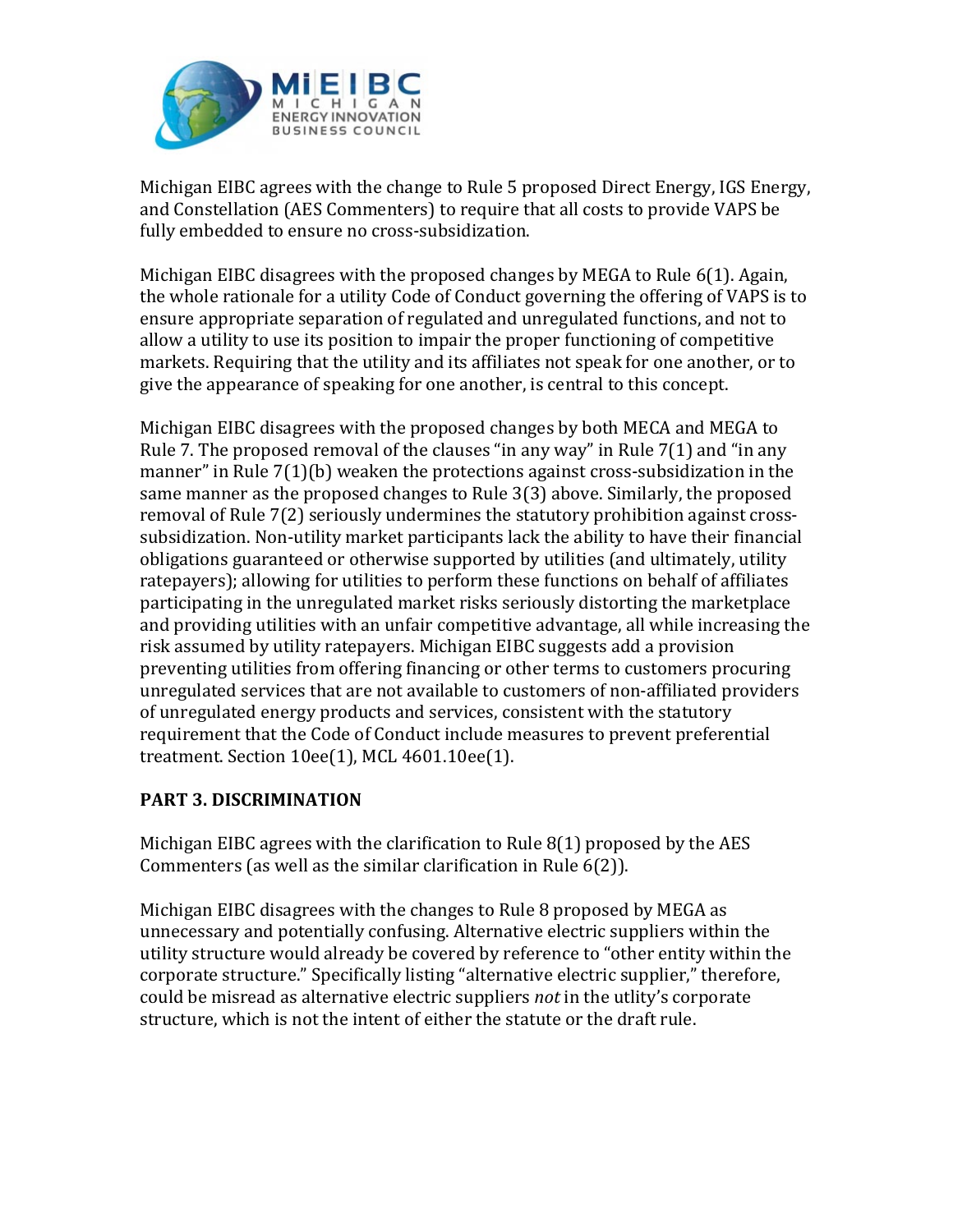

## **PART 4. INFORMATION SHARING**

Michigan EIBC restates its comment that the information utilized by utility affiliates offering VAPS should also be available to other market participants in the same timeframe, form, and substance. On this basis, Michigan EIBC disagrees with the deletions and other changes proposed by MEGA to Rules  $9(4)$ ,  $9(5)$ ,  $9(6)$ , and  $9(7)$ . To the extent that the Commission limits disclosure to requests from third-parties, the rules should maintain the same timeframe, form, and substance for information sharing within the utility's corporate structure. For example, if the Commission adopts the five-day timeframe contemplated in Section  $10ee(10)(a)$ , the rules should call for a five-day "waiting period" for the internal sharing of that information within the utility's corporate structure to ensure that utilities are not unduly advantaging their affiliates through instantaneous sharing of customer lists where non-affiliates have to wait for up to five days.

Michigan EIBC also disagrees with the change to Rule  $9(3)$  proposed by MEGA.

## **PART 5. REPORTING, OVERSIGHT, AND PENALTIES**

Michigan EIBC disagrees with the proposal from MEGA to eliminate Rule  $10(1)(b)$ .

Michigan EIBC disagrees with the proposal from both MEGA and MECA to eliminate Rule 10(3). Indeed, to ensure a fair playing field and eliminate the possibility of market distortions between a utility and its affiliates, Michigan EIBC would propose that any move to sell or transfer an asset with a market value of \$1,000,000 or more connected with the offering of VAPS should allow other, non-affiliated entities to bid on the asset. Such a requirement would ensure accurate accounting of the value of assets, and allow for other market participants to have the same access to utility assets as utility affiliates.

Michigan EIBC agrees with the AES Commenters on the clarification to the Oversight provisions of Rule 11.

Michigan EIBC disagrees with MECA and MEGA's proposed eliminations and revisions to the reporting requirements contained in Rule 12. Ensuring full reporting of utility VAPS is essential to maintaining competition and avoiding the improper extension of a utility's monopoly position into the unregulated market.

Michigan EIBC restates its original comment that utility officer should be required to file annual affidavits of compliance with the Code of Conduct.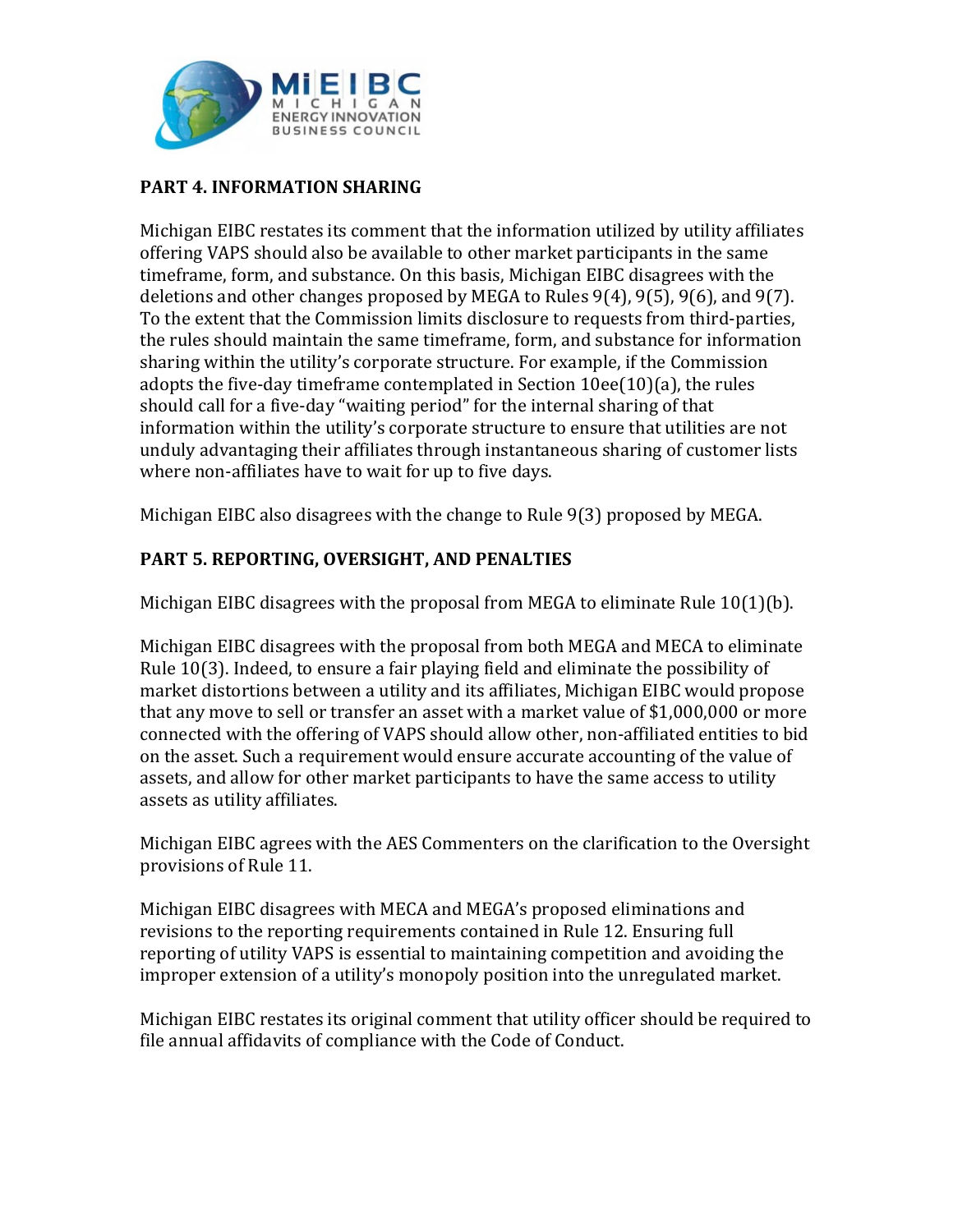

Michigan EIBC thanks the Michigan Public Service Commission for its thoughtful process relating to the development of formal rules to implement the Code of Conduct governing utilities offering VAPS. We look forward to continued engagement on this issue, and to working to meet the statutory objective of promoting trade and competition in the unregulated markets for energy products and services.

Sincerely, 

Liesl Eichler Clark President Michigan Energy Innovation Business Council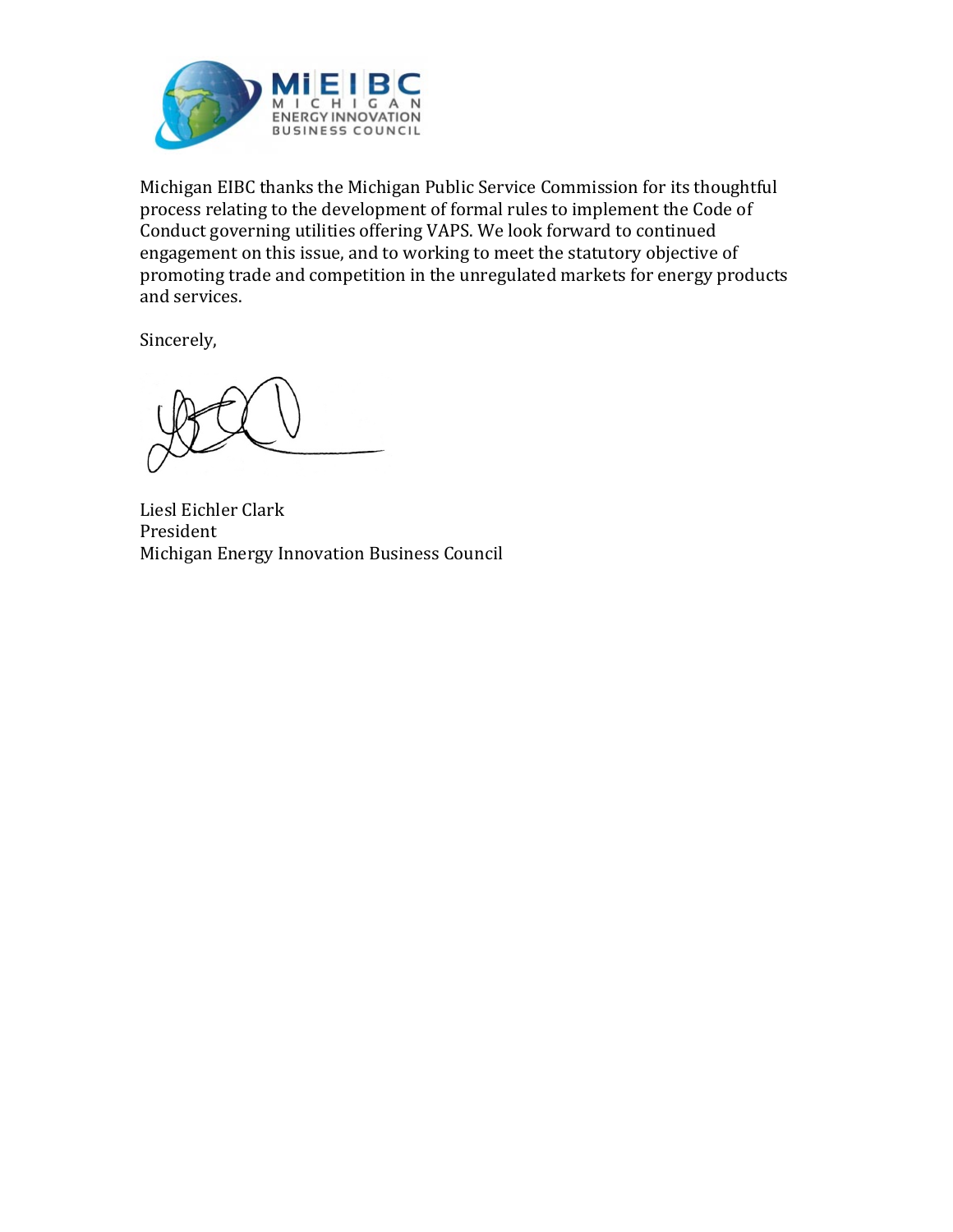# **Michigan Electric and Gas Association**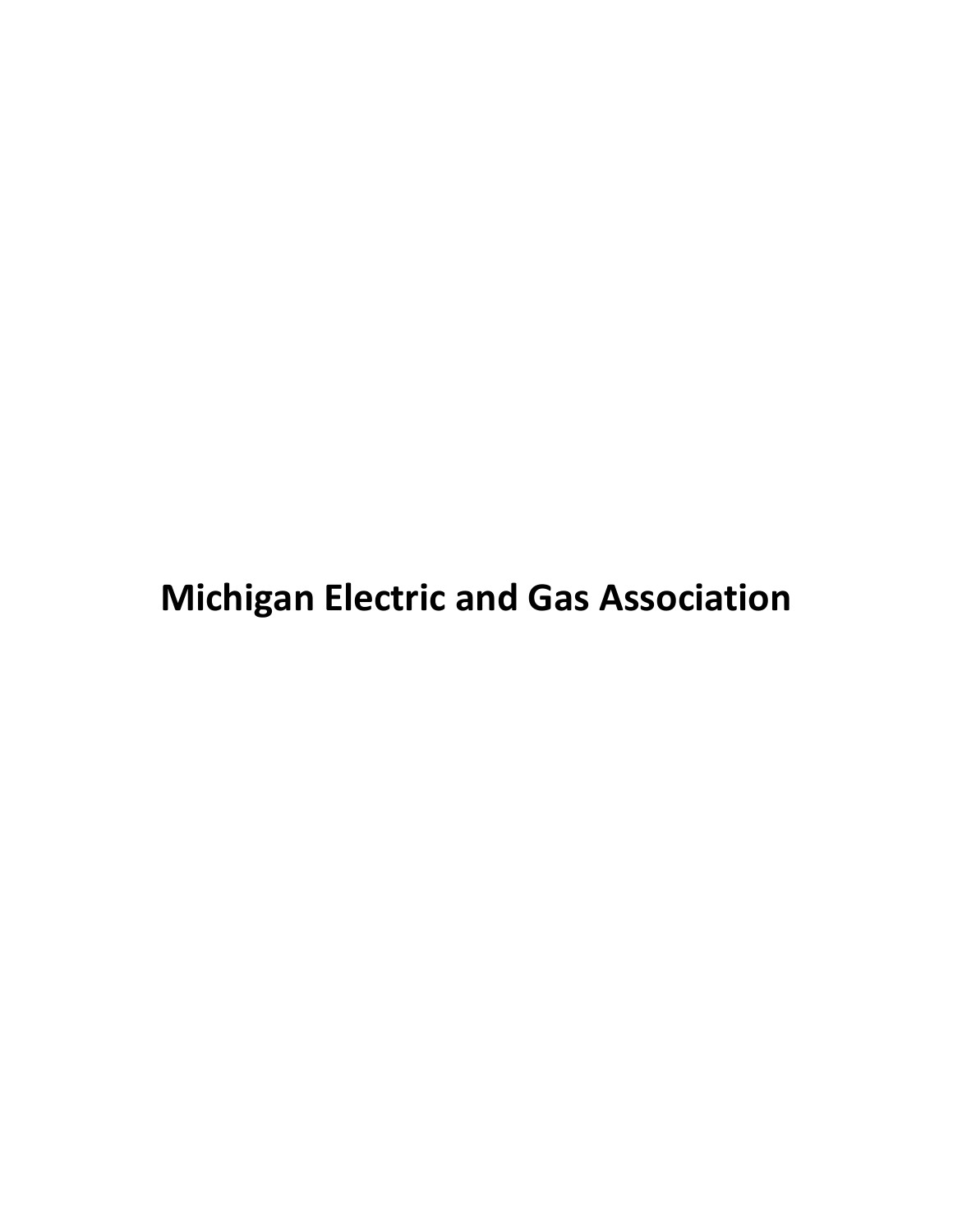

110 W. Michigan Ave., Suite 375, Lansing, MI 48933 517.484.7730 517.484.5020 (fax) www.gomega.org

July 28, 2017

Mr. Derrell Slaughter Michigan Public Service Commission 7019 W. Saginaw Highway Lansing, MI 48917

Via email to: [slaughterd@michigan.gov](mailto:slaughterd@michigan.gov)

Re: Code of Conduct Draft Rule Proposal

Dear Mr. Slaughter:

Accompanying this letter are joint reply comments of Consumers Energy Company, DTE Electric Company, DTE Gas Company and the Michigan Electric and Gas Association on the draft rules for code of conduct.

Please contact us if you have any questions and thank you for your work and assistance in this matter.

Very truly yours,

#### MICHIGAN ELECTRIC AND GAS ASSOCIATION

James alult

James A. Ault President

cc: DTE Electric Company DTE Gas Company Consumers Energy Company MEGA Member Companies

Alpena Power Company **Indiana Michigan Power Company Indiana Power Company Indiana Michigan Power Company Indiana Power Company Aurora Gas Company Aurora Gas Company Aurora Gas Company Indiana Bower Company India** Michigan Gas Utilities Citizens Gas Fuel Company SEMCO Energy Gas Company WEC Energy Group

Xcel Energy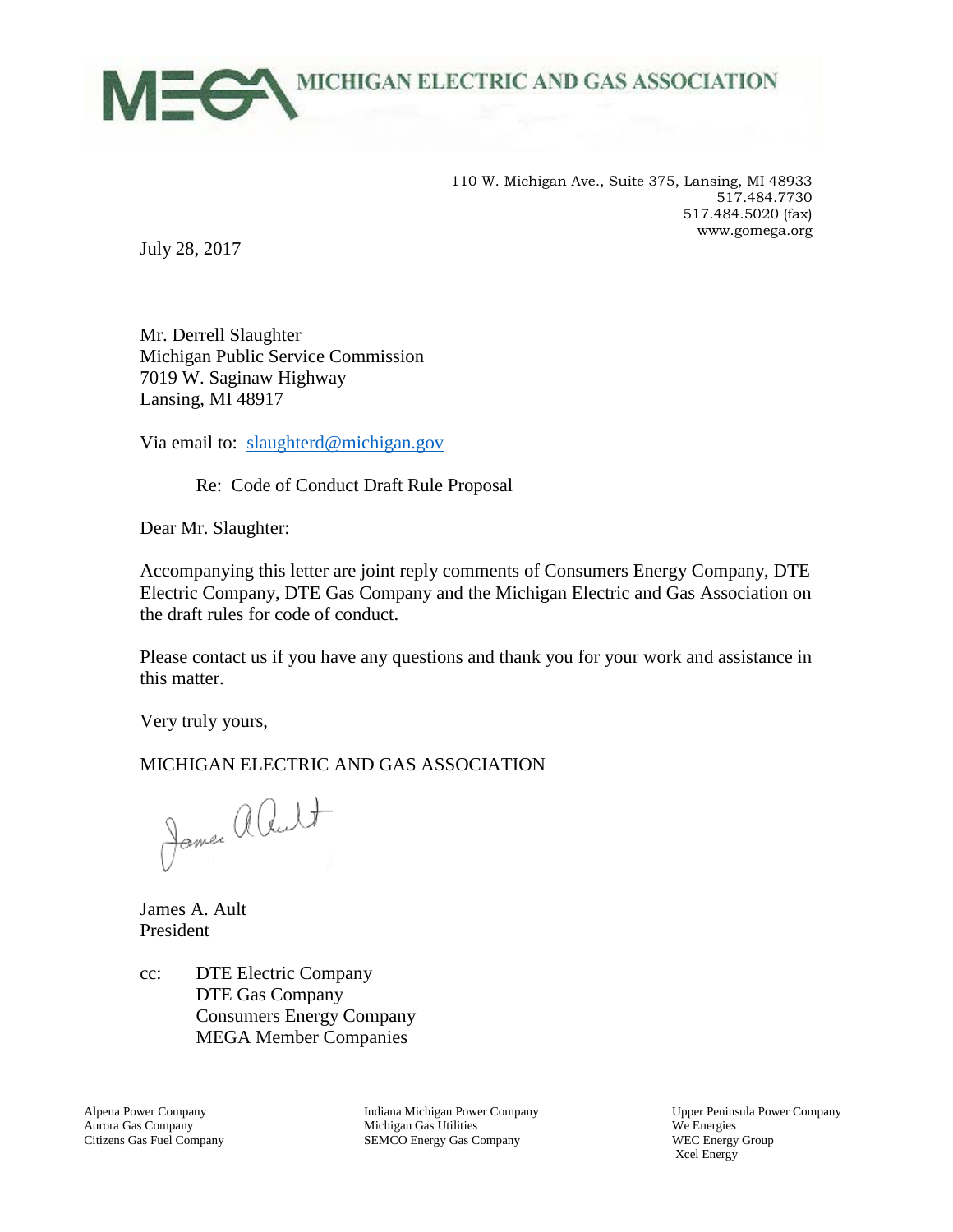# **REPLY COMMENTS OF MICHIGAN REGULATED ENERGY PROVIDERS**

The Providers, as described in their initial comments on the draft code of conduct (Proposed Rule), reply to comments submitted by other interested parties, through these joint reply comments.

Some of the comments and changes to the Proposed Rule of other interested parties go right to the heart of the legal and practical limits applicable to administrative rules, discussed in the Providers' initial comments. Adopting the proposals challenged below will create legal uncertainty as to the validity of the final rules and give rise to more controversy and possible challenges.

**Rubber Stamp Approval:** Direct Energy/IGS/Constellation (AES Group)

propose a 60-day advance filing and Staff approval process in changes to Rule 10(1).

There are multiple problems with this proposal:

- The statute does not contemplate MPSC "prior approval" of VAPS at all, let alone any "rubber stamp". The statute imposes specific requirements on the utility's VAPS program and authorizes MPSC enforcement of the requirements. VAPS are allowed to proceed, subject to the statutory restrictions and possible enforcement review. This comment also applies to Mr. Philip Forner's proposed changes to Rule 10(2) which appears to request a regulatory determination as an automatic requirement for each noticed offering.
- The 60-day delay is not authorized by the statute and creates an arbitrary limit. There could be no comprehensive or meaningful agency review of issues within that short span of time. The limit would, in effect, grant equitable power to the MPSC Staff to halt a program before it begins. This comment also applies to Mr. Philip Forner's proposal for a 90-day advance notification requirement.
- The change assigns a prior review and approval function to the agency staff, without the MPSC making any determination. This is unlawful as contrary to the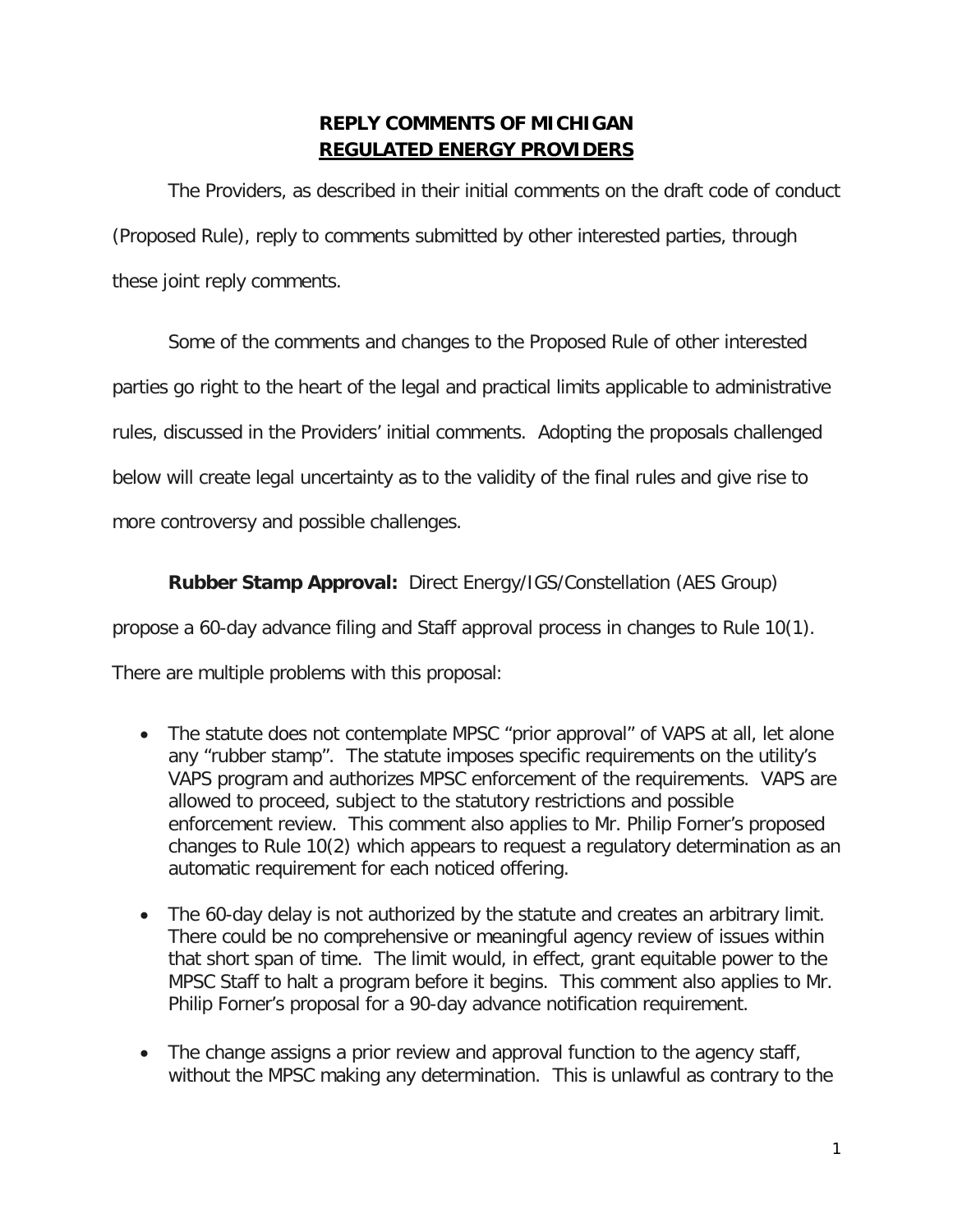statute, which does not require an advance review and compliance process at the agency. The Staff does not have legal authority to act for the MPSC.

**Affiliate Regulation:** The AES Group proposes multiple changes to Rule 11 on oversight, regarding documents, complaints and dispute resolution, to make the requirements for utilities also applicable directly to unregulated affiliates providing unregulated products or services. The statute does not give the MPSC this degree of authority over the unregulated utility affiliates. Provisions in MCL 460.10ee(1) are aimed at preventing cross-subsidization, preferential treatment and certain information sharing between a utility and an affiliate offering VAPS. The proposed change goes too far by incorporating direct regulation of the affiliates.

**Anticompetitive Behavior:** Mr. Forner proposes a definition of anticompetitive behavior added to Rule 2 which is too broad, enlarges the statutory limits and is unworkable, for these reasons:

- The first sentence is unnecessary because the statute adequately describes the limits on cross-subsidization or preferential treatment regarding VAPS.
- The phrase "any activity or result that leads to" in that first sentence is overly broad, vague and ambiguous. Such language could lead to pointless litigation and fails to adequately describe the scope of limitation.
- The second sentence also unlawfully expands the statutory restrictions by creating an arbitrary 10% market share cap and defining the relevant market as a zip code area. Such a market share could, in a given situation, be captured by entirely appropriate competitive actions. Why is a zip code area the relevant market, versus, say the State of Michigan, or Ingham County or Greater Lansing? These matters will vary based on the nature and scope of a VAPS offering and the degree of competition that exists.
- Further comment on the proposed 10% limit: such a market share and more might be obtained if a specific offering has few or no competitors. These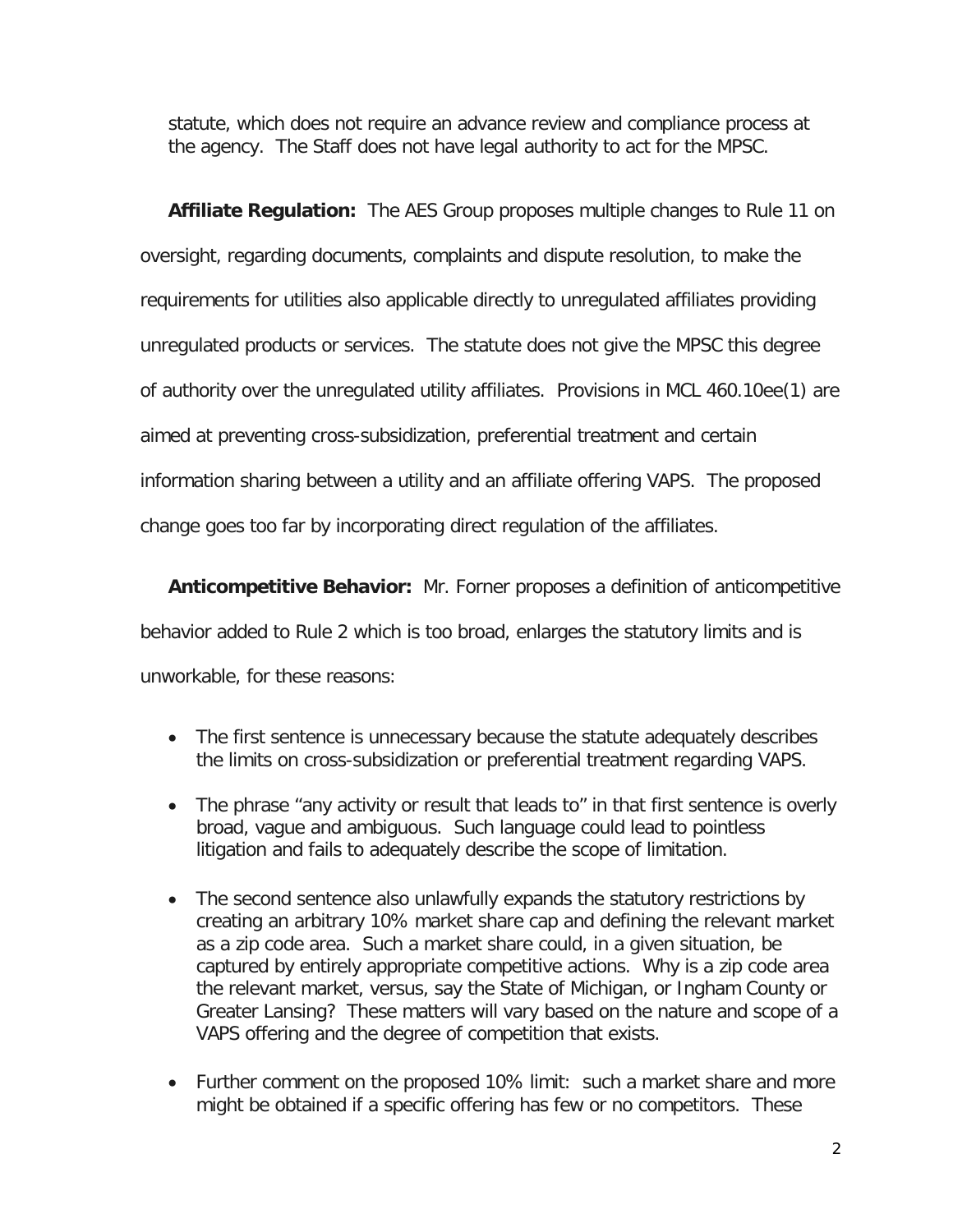matters should be addressed in specific cases and lack uniformity justifying an advance rule limit.

**New Rule on Bills and Call Centers:** Mr. Forner's proposed new Rule 7 would add unnecessary new reporting requirements regarding use of utility billing and call centers. The statute already requires, directly, that costs be proportionately allocated between the utility and the VAPS. MCL 460.10ee(8). Annual, not semiannual, reporting on cost allocation is directed by the statute. MCL 460.10ee(6)(c). Mr. Forner's proposal here is redundant and changes the statutory reporting schedule.

**Market Information and Other Proposals:** In several proposed changes in Part 5 rules, Mr. Forner seeks annual or advance disclosure of VAPS offering zip code areas, size of market, competitors and financial projections. Advance knowledge of much of this will not exist for a new VAPS offering. Markets might not be determined by zip codes. Identity and number of all competitors in a market area might not be known in advance. These matters are likely to vary case-by-case and are more appropriately determined in specific proceedings initiated due to claimed violation of the code of conduct.

Dated: July 28, 2017 DTE Electric Company DTE Gas Company Consumer Energy Company Michigan Electric and Gas Association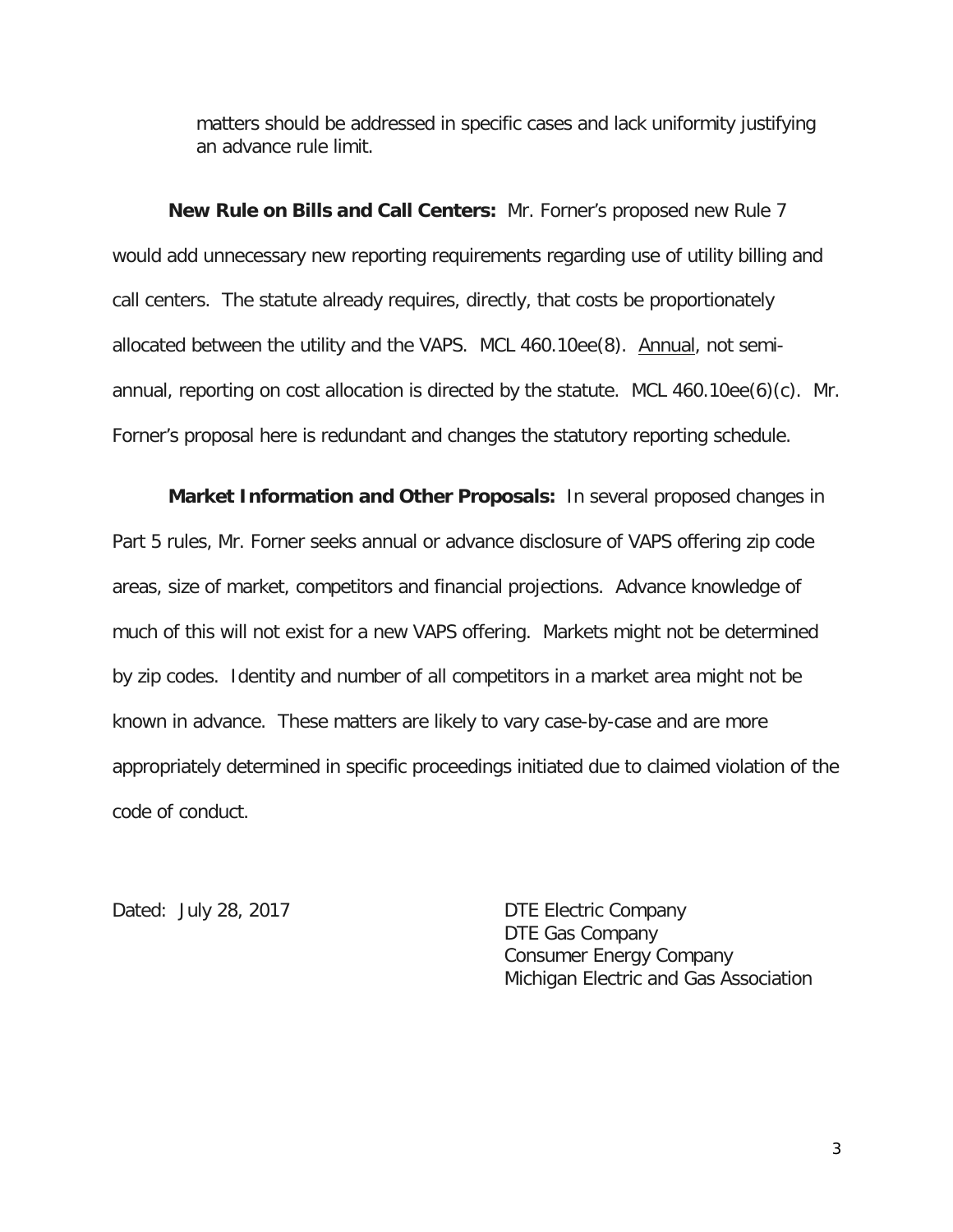# **Detroit Thermal**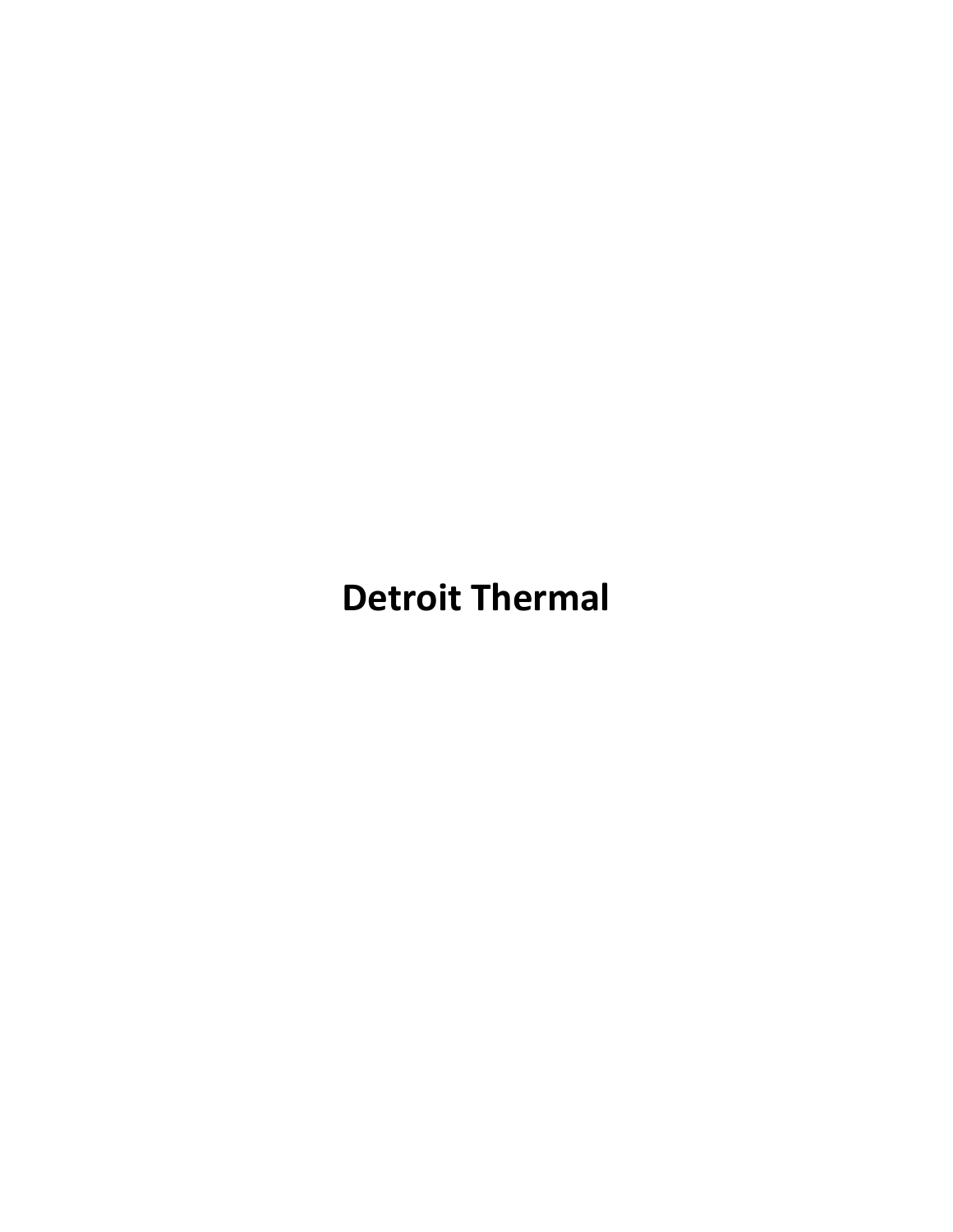ARTHUR J. LeVASSEUR MATTHEW M. PECK TROY C. OTTO  $\sim$   $\sim$ 

SIDNEY M. BERMAN\* \* Of Counsel

# **FISCHER, FRANKLIN & FORD**

Attorneys and Counsellors GUARDIAN BUILDING, SUITE 3500 500 GRISWOLD STREET DETROIT, MICHIGAN 48226-3808

> $\overline{\phantom{a}}$ Telephone (313) 962-5210 Facsimile (313) 962-4559

July 28, 2017

VIA EMAIL ONLY Slaughterd@michigan.gov

Mr. Derrell Slaughter Michigan Public Service Commission Commission Analyst, Commission Office 7109 West Saginaw Highway Lansing, MI 48917

## RE: **MPSC Code of Conduct Draft Rules**

Dear Mr. Slaughter:

Attached is Detroit Thermal, LLC's Response to the Initial Comments on the MPSC's Proposed Code of Conduct Rules.

If you have any questions, please do not hesitate to call.

Sincerely,

Matthew M. Peck

MMP:dmm

Enclosure

HARVEY A. FISCHER (1900-1977) LEO I. FRANKLIN (1904-1980) RICHARD C. FORD (1903-1985)

 $\overline{\phantom{a}}$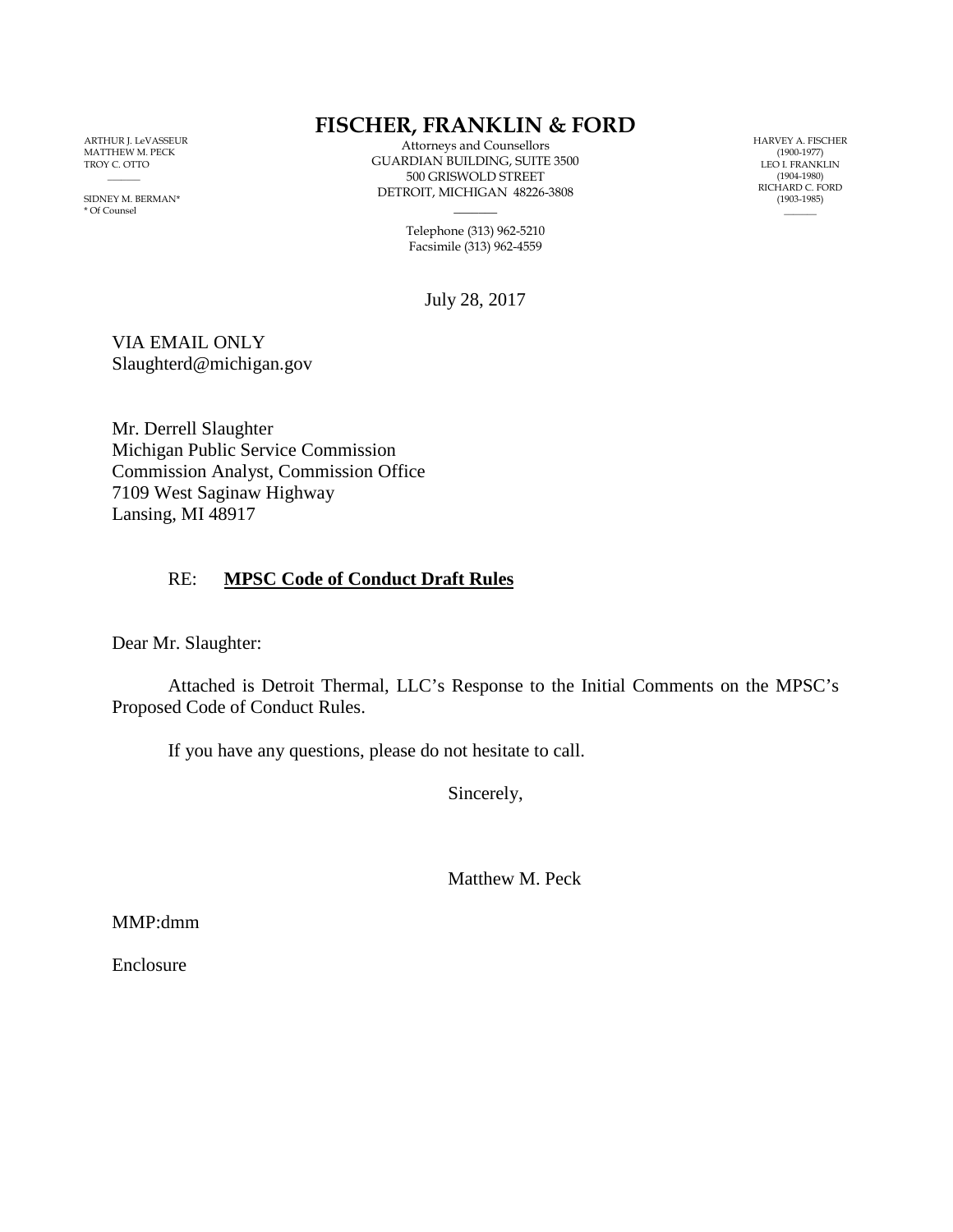### **DETROIT THERMAL, LLC'S RESPONSE TO THE INITIAL COMMENTS REGARDING THE MICHIGAN PUBLIC SERVICE COMMISSION'S PROPOSED CODE OF CONDUCT RULES**

The Michigan Legislature via MCL 460.10ee directed the Michigan Public Service Commission ("MPSC" or "Commission") to establish a Code of Conduct that applies to all regulated utilities to prevent cross-subsidization, preferential treatment and information sharing between a utility's regulated and unregulated services. The Commission Staff ("Staff") published its draft Code of Conduct ("Draft Code") and several interested parties submitted comments to the Draft Code, including Detroit Thermal, LLC ("Detroit Thermal"). Staff also asked for interested parties to respond to the initial comments. Accordingly, Detroit Thermal respectfully submits these response comments to the initial comments to Staff's Draft Code.

#### **I. DIRECT ENERGY, IGS ENERGY, CONSTELLATION**

Direct Energy, IGS Energy and Constellation ("Direct") collectively filed several comments and submitted a red-lined copy of the Draft Code containing revised language based on its comments.

Direct fist contends that the Draft Code's references to an Alternative Electric Supplier ("AES") are unclear. Direct states that the rules need to be clarified with respect to whether the rule is intended to reference any AES in general or a utility's affiliated AES. However, Direct's revisions on this point add ambiguity and seem to contradict the intent of the original draft. For instance, the revision to paragraph 2 of Rule 6 results in two competing references; one to an AES and another to an affiliate AES. It is unclear how this section should be applied as a result of the revision. Moreover, it seems the original rule was drafted to encompass a utility and an AES, not a utility and its affiliate AES. Likewise, Direct's edits to paragraph 1 of Rule 8 seem to alter the intent of the rule by limiting the rule to a utility and its affiliate AES. Direct has also rewritten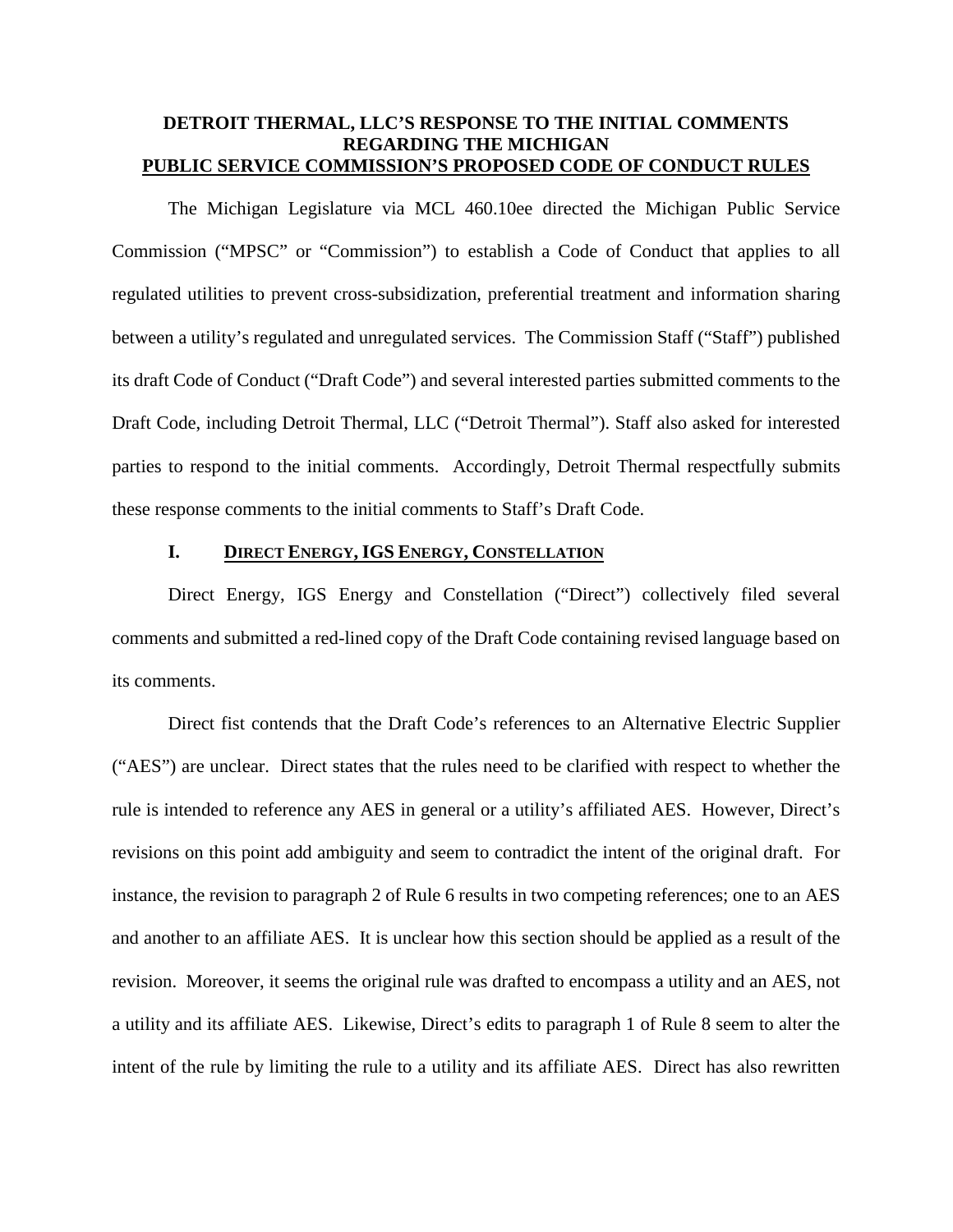Rule 11 to change the Draft Code's references from AES to an affiliate AES. Again, this seems contrary to the rule's intent and effectively exculpates an AES from having to abide by the oversight rules. The ambiguities claimed by Direct should be clarified, however, they should not be rewritten to eliminate their applicability to an AES.

Direct's revision to Rule 5 is unnecessary and addressed by other rules. There is simply no need to add language to paragraph 1 regarding embedding costs to avoid subsidization when Rule 3 specifically requires that regulated services shall not subsidize unregulated services. This revision is duplicative and should not be adopted. Moreover, Direct's revision to Rule 5 fails to address corporate-wide accounting or similar in-house corporate-wide services that do not fall under the definition of unregulated value-added programs and services. This rule must be revised to clarify that it does not apply to the allocation of such corporate-wide services between a utility and its affiliates or other entities within a utility's corporate structure.

Finally, Direct seeks to revise draft Rule 10 to require a utility to institute a process akin to a contested case to implement a new value-added program or service. Direct's proposed revision lacks necessary detail and exceeds the scope of the legislature's intent to only require a utility to notify the Commission of a new value-added program or service. Indeed, MCL  $460.10$ ee $(6)(a)$ states: "A utility offering a value-added program or service under this section shall do all of the following … (a) [p]rovide the commission with written notice and a description of any newly offered value-added program or service." Direct's revision is unnecessary as there are already procedures in the Draft Code that address its compliance concerns and the statute allows an interested party to file a complaint with the Commission if it believes that a proposed value-added program or service fails to comply with the Code of Conduct.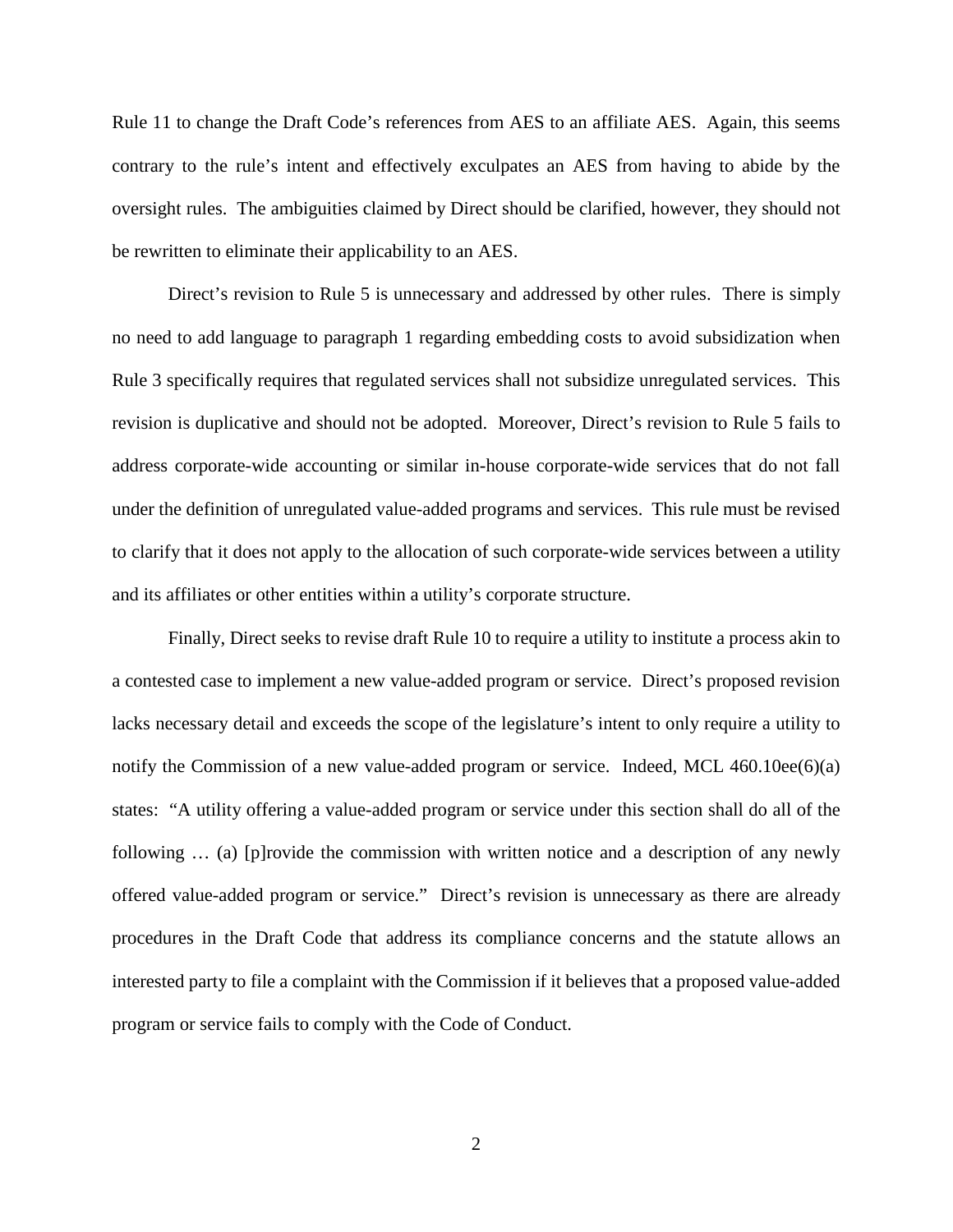#### **II. MICHIGAN ELECTRIC COOPERATIVE ASSOCIATION**

The Commission should not adopt Michigan Electric Cooperative Association's ("MECA") revision to Rule 1. Instead, the Commission should adopt the applicability clause in the Draft Code, as revised in Detroit Thermal's initial comments, as it provides necessary clarification as to the applicability of the rules to utilities or alternative electric suppliers offering unregulated value-added programs and services.

MECA's revision to paragraph 1 of Rule 3 regarding regulation for programs other than value-added programs and services exceeds the statutory framework set forth in MCL 460.10ee and as such should be disregarded by the Commission. However, Detroit Thermal does concur with MECA's revisions regarding the elimination of the phrase of anti-competitive behavior from this rule as it is vague and ambiguous.

Detroit Thermal concurs with MECA's comment that smaller utilities should be exempt from the Code of Conduct, however, the definition of smaller utilities should be altered to be 80- 100 employees or less.

MECA's revision to paragraph 1 of Rule 8 to eliminate the reference to an alternative electric supplier should be disregarded. The Code of Conduct is intended to apply to both utilities and alternative electric suppliers. Likewise, MECA's revisions throughout the remainder of Rule 8 to limit applicability of the rules to affiliate alternative electric suppliers instead of alternative electric suppliers should be disregarded.

#### **III. MICHIGAN ELECTRIC AND GAS ASSOCIATION**

The last sentence of Michigan Electric and Gas Association's ("MEGA") revision to paragraph 1 of Rule 5 contains a typographical error. The revision mistakenly refers to an affiliated alternative energy supplier rather than affiliated alternative electric supplier as defined by the

3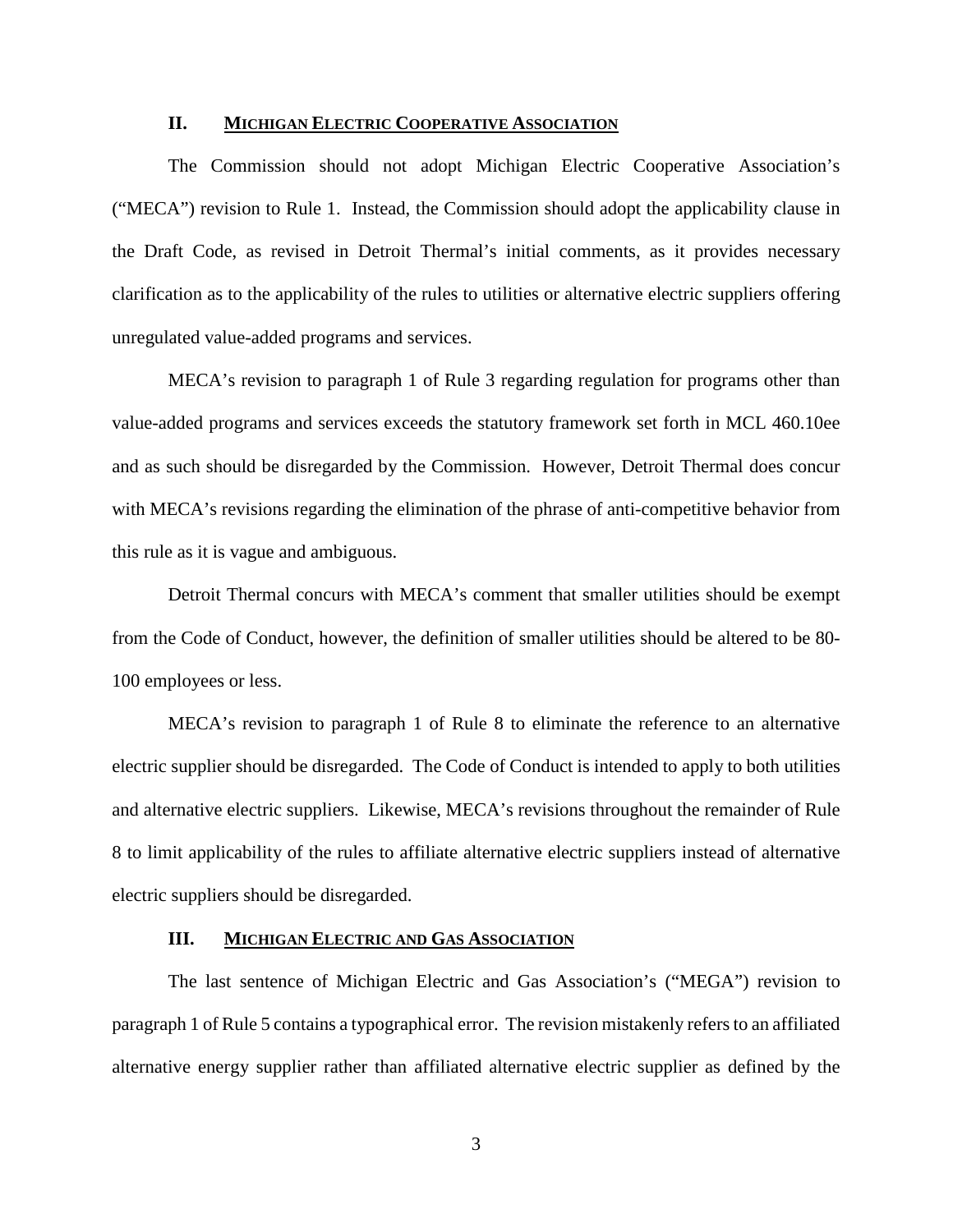definitions in the rules. MEGA's revisions to Rule 5 also fail to address the corporate-wide accounting or similar in-house corporate-wide services that do not fall under the definition of unregulated value-added programs and services. This rule must be revised to clarify that it does not apply to the allocation of corporate-wide managerial tasks between a utility and its affiliates or other entities within a utility's corporate structure.

#### **IV. MICHIGAN ENERGY INNOVATION BUSINESS COUNCIL**

Michigan Energy Innovation Business Council's ("MEIBC") comments regarding the separation of a utility's offices, employees and resources fails to account for programs offered as part of a regulated service or in-house corporate-wide services used by a utility and its affiliates. Moreover, MEIBC's comment that a valued-added program and service should not use the utility brand is contrary to MCL 460.10ee(3) which specifically allows the assets of a utility, including its name and logo, to be used by an unregulated value-added program or service provided that the unregulated value-added program or service compensates the utility for its proportional use of the assets of the utility.

The Commission should disregard MEIBC's comment that a utility offering a value-added program or service should be subject to a market share cap. This concept is a restraint of trade and goes well beyond the legislature's intent of ensuring a level playing field among competitors. Likewise, the Commission should not adopt any rules prohibiting a utility's affiliate from bidding on a request for proposal issued by the utility. Additionally, this revision is superfluous given that other provisions of the Draft Code establish rules on transactions between a utility and its affiliates.

MEIBC's comment that an officer sign an affidavit is unneeded given the language of paragraph 2 of draft Rule 12.

4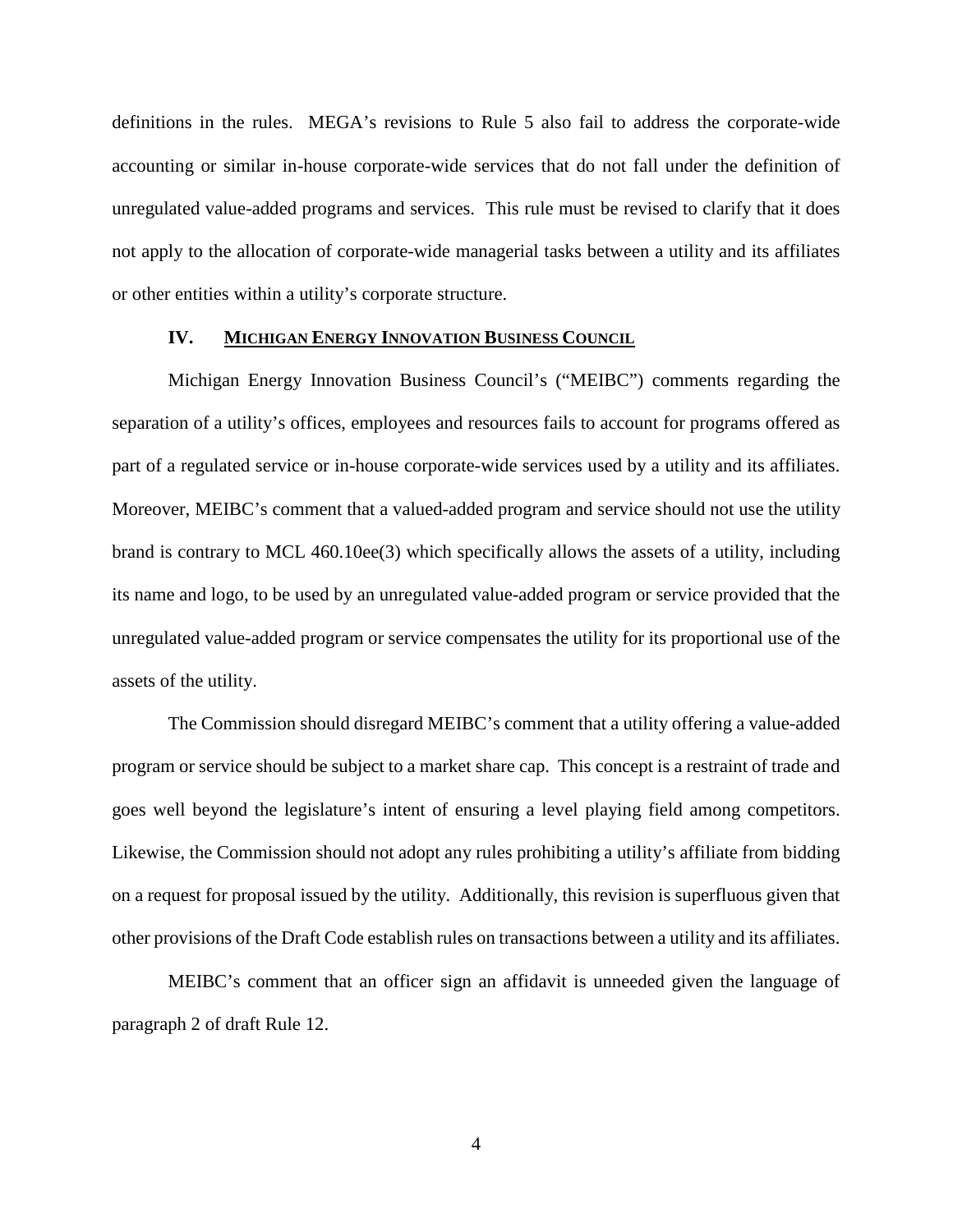#### **V. PHIL FORNER**

Mr. Forner's definition of anti-competitive behavior should not be adopted by the Commission. Having the Commission establish such a definition raises anti-trust issues which exceed the matters the Michigan Legislature intended the Commission to regulate via the Code of Conduct. Moreover, the proposed rule goes beyond limiting cross-subsidization and preferential treatment and attempts to establish a defined market cap for a utility's value-added program or service. As noted above, this is a restraint of trade which should not be codified in the Code of Conduct.

Mr. Forner's revision to Rule 3 lacks specificity as to what sections of MCL 460.10ee it is referencing.

Mr. Forner's revision to paragraph 2 of Rule 5 constitutes overbroad regulation and would prevent a utility from transferring its employees to an affiliate regardless of whether or not the transfer had anything to do with an unregulated value-added program or service. The Commission should not adopt any rules establishing an obligation for a utility to report on the assignment of its employees regarding matters that do not pertain to a value-added program or service.

Mr. Forner's reporting requirements regarding the use of monthly bills and call centers are unnecessary given the report requirements set forth in MCL  $460.10ee(6)(c)$  and MCL 460.10ee(15). Moreover, semi-annual filing requirements are over-burdensome on both a utility and Staff and exceed the annual reporting requirements set forth in the statute.

Mr. Forner's proffered revisions to the notification rules of the Draft Code should not be adopted by the Commission. First, there is no need to increase the notification time-frame prior to instituting a value-added program or service from 30 days to 90 days given the requirements set forth in MCL 460.10ee(6)(a). The revision of subparagraph (c) of paragraph 1 of Rule 10 (Mr.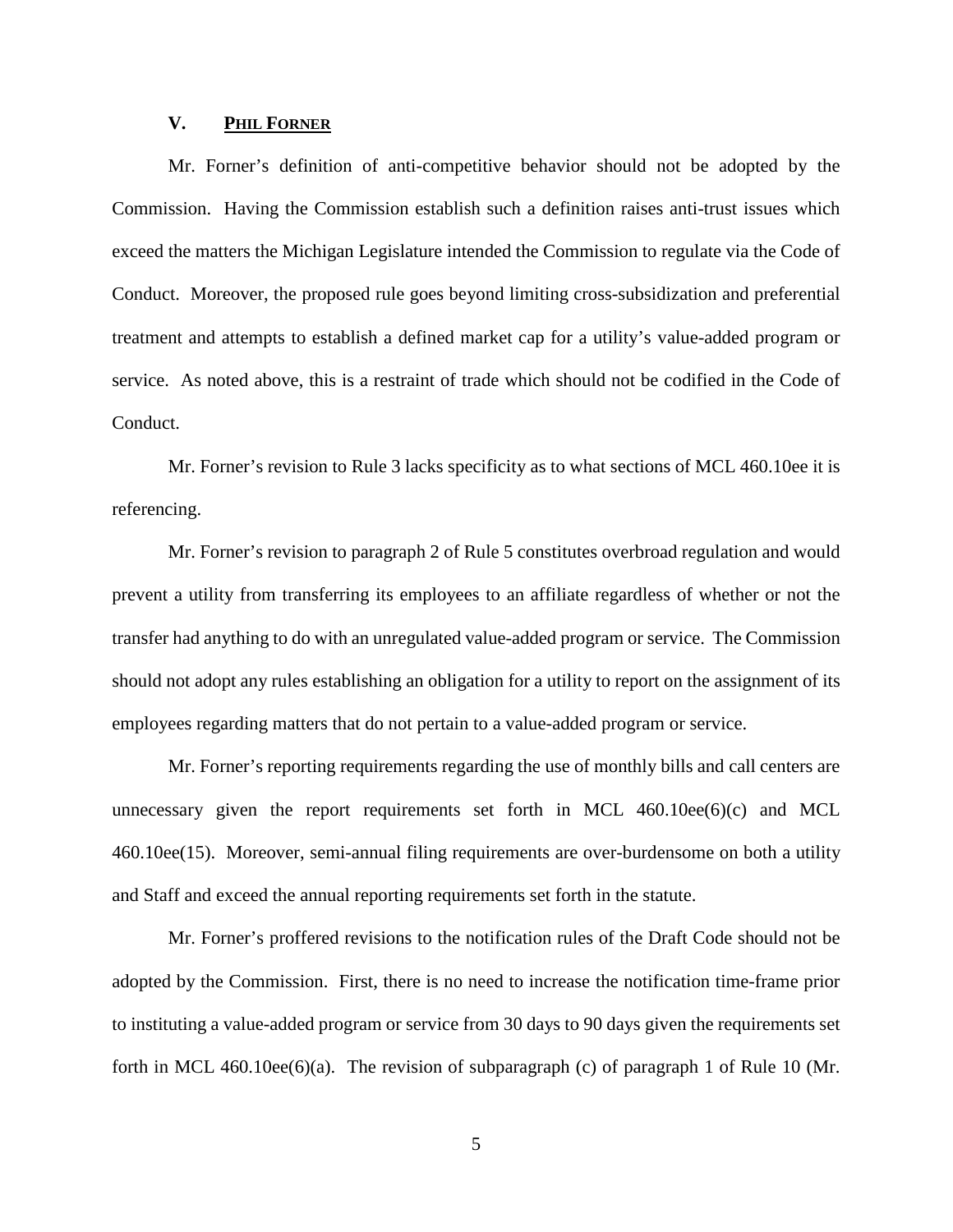Forner's Rule 11) is not needed as the statute and other provisions of the Draft Code address this issue. The revisions regarding the provision of zip codes and the institution of a new Commission approval procedure exceed the scope of the legislature's intent to only require a utility to notify the Commission of a new value-added program or service.

Finally, Mr. Forner's proposed requirement that a utility provide notice regarding a request for a waiver is overly burdensome and unnecessary.

Dated: July 28, 2017

Respectfully submitted,

FISCHER, FRANKLIN & FORD

By:\_\_\_\_\_\_\_\_\_\_\_\_\_\_\_\_\_\_\_\_\_\_\_\_\_\_\_\_\_\_\_\_

 Arthur J. LeVasseur (P29394) Matthew M. Peck (P66361) Attorneys for Detroit Thermal, LLC 500 Griswold Street, Suite 3500 Detroit, MI 48226-3808 (313) 962-5210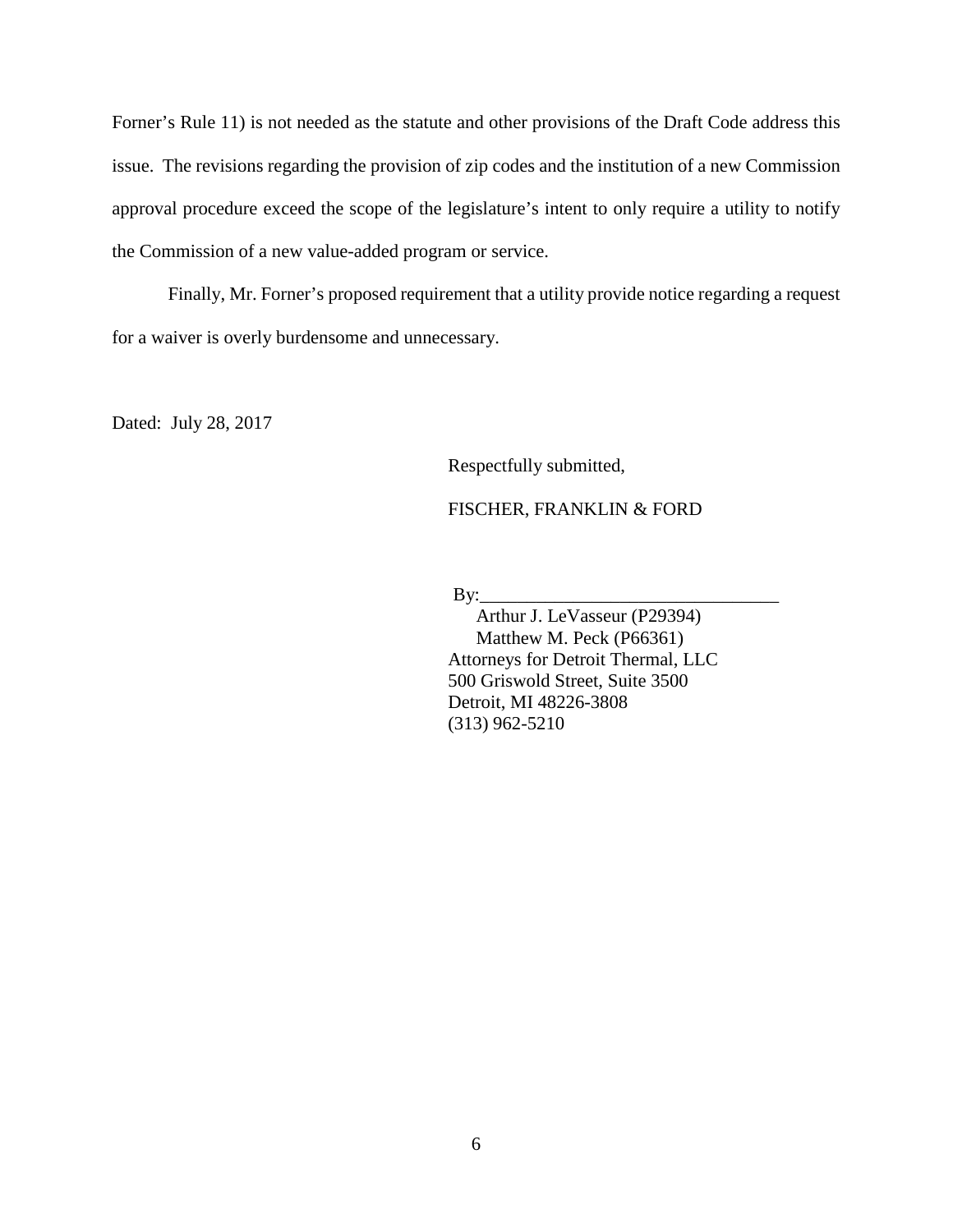# **Mr. Phil Forner**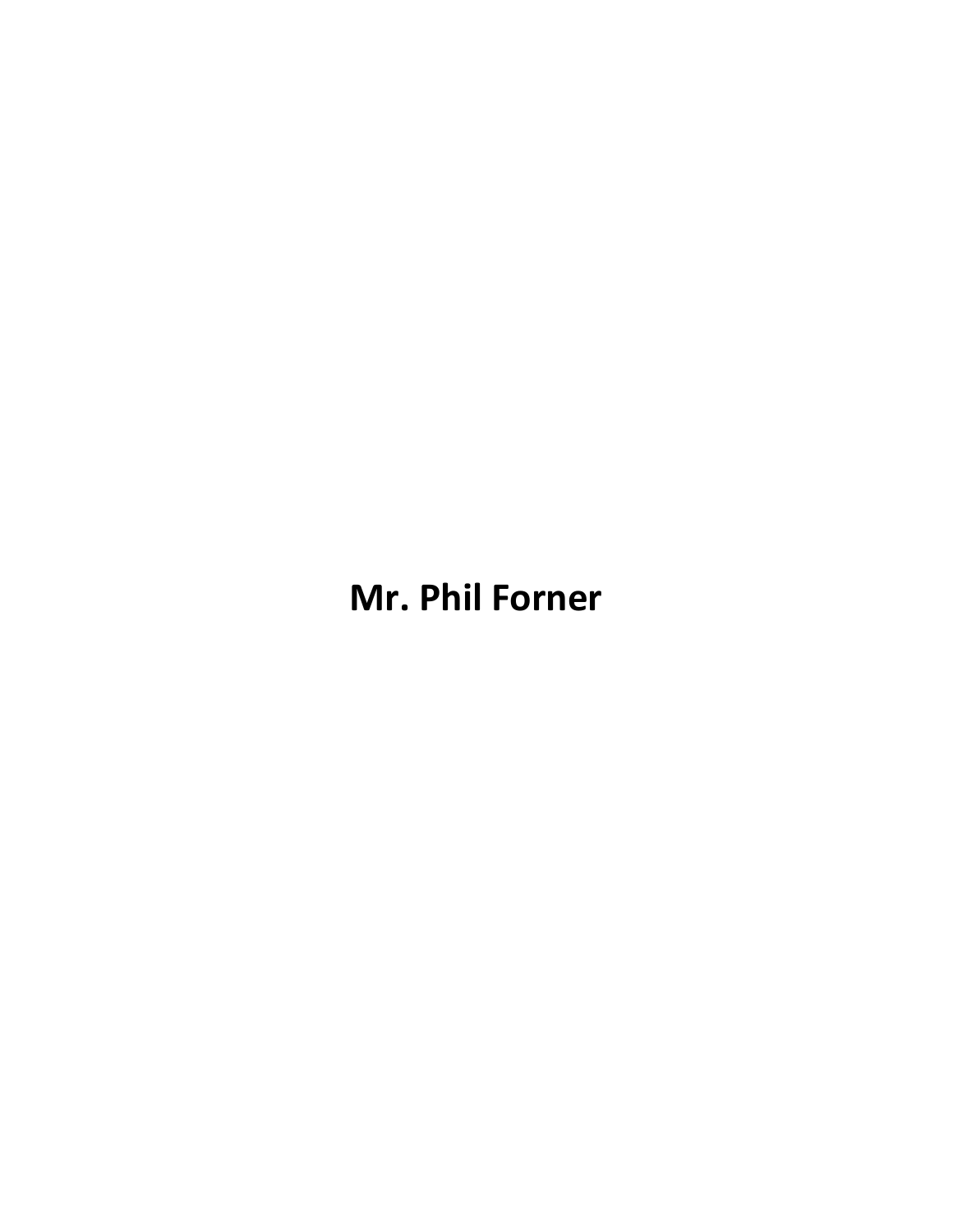#### Phil Forner's reply to July 14, 2017 comments on MPSC Staff's Initial Code of Conduct

It is obvious from reading the July 14, 2017 comments from those who will financially benefit from the state sanctioned monopolies (i.e. the utilities) being able to offer one or more value added program and service (VAPS) would prefer the proposed code of conduct to be as least restrictive and vague as possible. However being fully aware of the potential harm to ratepayers, consumers, and free-market businesses when allowing monopolistic utilities to venture outside of the regulated utility business, the Legislature empowered and instructed the MPSC to establish a code of conduct that, according to MCL 460.10ee(1), must try to and actually prevent crosssubsidization, preferential treatment and, except as otherwise provided under MCL 460.10ee, information sharing. Having less restrictive and vague code of conduct will not prevent crosssubsidization, preferential treatment and or inappropriate information sharing. Therefore it is strongly recommended that the code of conduct contain specific requirements to actually prevent all cross-subsidization, preferential treatment and inappropriate information sharing that is not specifically allowed by MCL 460.10ee instead of leaving it up to the Commission to decide in complaint case or worse yet, up to the courts.

The Legislature then went on to further empower and instruct the MPSC in MCL 460.10ee(2) to make sure that every utility offered VAPS does not harm the public interest by unduly restraining trade or competition in an unregulated market. The utilities opine in their July 14, 2017 comments, that "the MPSC should not be creating a public database for competitors about a utility's VAPS business plans and projections" as those competitors of future utility VAPS "would certainly oppose this type of access to their business plans". However the utility statements fail to recognize the tremendous business advantage given to them in MCL 460.10ee(3); by being able to have the utility buy and maintain its assets and then allow the VAPS to use utility assets whenever needed with the VAPS only have to compensate the utility for its proportional use of the assets. In exchange for this enormous business advantage and for the potential for VAPS to harm the public interest by unduly restraining trade or competition in an unregulated market, the Legislature empowered the MPSC to establish and enforce a code of conduct and enforce the letter and intent of MCL 460.10ee. Therefore it is respectfully requested that the MPSC Staff resist pressures to not be informed of VAPS activities and ensure that all VAPS do not harm the public interest by unduly restraining trade or competition in an unregulated market.

Given the above and when MCL 460.10ee is read as a whole, it is clear that the Legislature intended the MPSC to initially and in an ongoing manner protect ratepayers, consumers, and free-market businesses that have to compete with the VAPS, from the obvious and real harm that could easily come if the monopolistic utilities offer VAPS.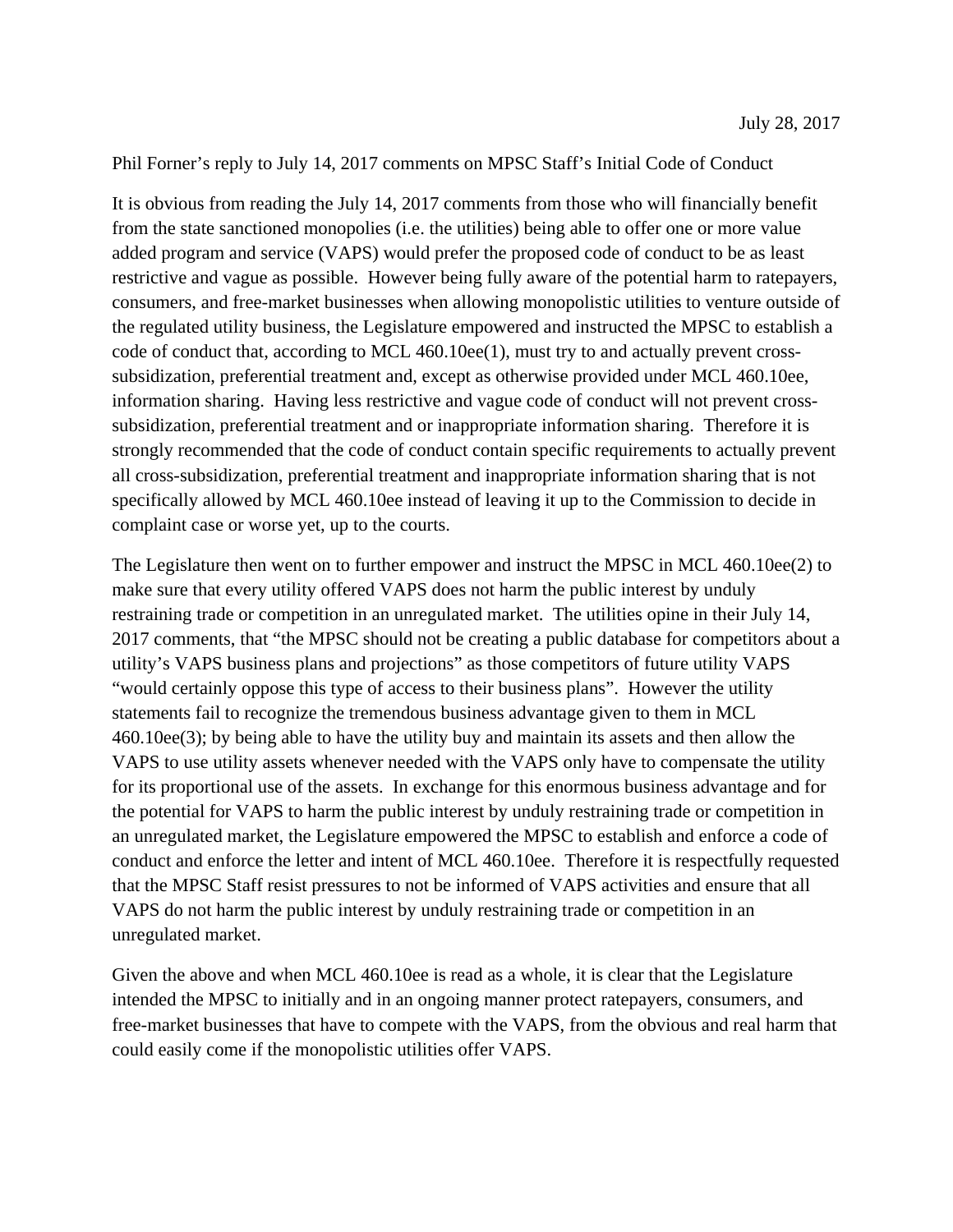# **Michigan Energy Efficiency Contractors Association**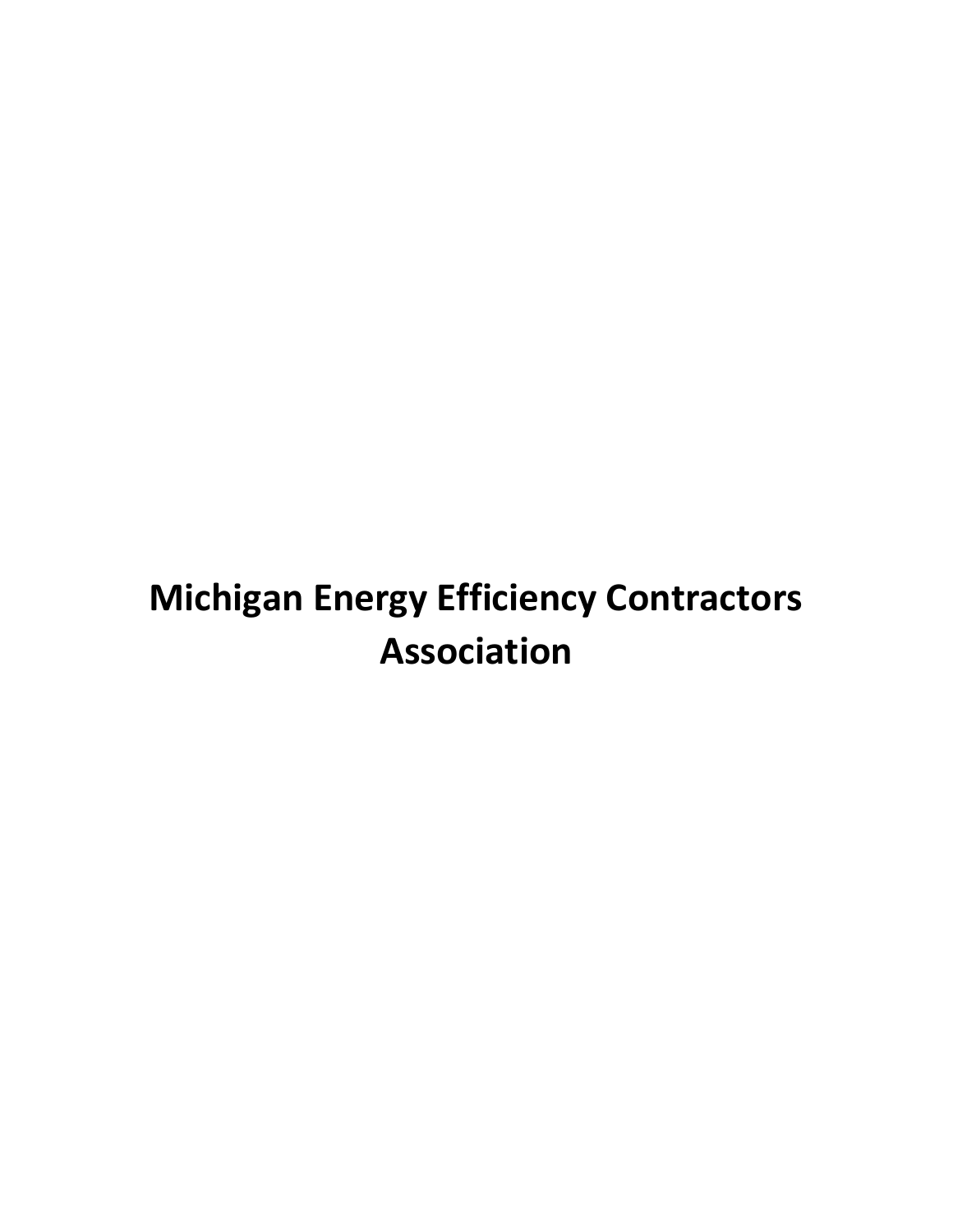

July 28, 2017

Derrell Slaughter Michigan Public Service Commission 7109 W. Saginaw Highway Lansing, MI 48917

Dear Mr. Slaughter:

 $\overline{a}$ 

The Michigan Energy Efficiency Contractors Association (MEECA) submits these comments as part of a stakeholder process prior to formal rulemaking by the Michigan Public Service Commission (MPSC) on the Code of Conduct, 2016 PA 341, Sec. 10ee.

MEECA was created to serve our core members: companies that design, install or evaluate energy efficiency solutions in residential, commercial and industrial buildings. Its primary purpose is to advocate that Michigan has the most robust, reliable, qualified, and predictable energy efficiency industry in the nation. Many of our members are small businesses that have been operating in established unregulated markets for many years. Most of these companies do not enjoy the significant marketing, institutional, and operational advantages of the much larger utility providers that have been granted permission to offer new value-added programs and services (VAPS) in Michigan. Therefore, establishing and enforcing an effective Code of Conduct that supports a fair, functioning market without cross-subsidies is important to our membership.

According to the *Paths to the Future Report*, "Once a market is open, it is important that there be fair competition in order to create a robust market with many participants. Here, the role of the regulator shifts emphasis from prices to ensuring that the market structure is fair so that the market can function properly and clear at reasonable prices. Without proper controls, [electric distribution utilities] EDUs can achieve a competitive advantage, squeeze out competitors, and control the market."<sup>1</sup>

Recognizing that regulated utilities may now offer VAPS to their customers, MEECA stresses that these programs and services should not harm the public interest by unduly restraining trade or competition in an unregulated market. We provide specific comments below.

## **A. Flexibility in developing a new Code of Conduct is warranted**

Allowing regulated utilities to offer an expanded range of VAPS departs from Michigan's historical energy marketplace. Therefore, it is appropriate for the MPSC to use sufficient

<sup>1</sup> *Paths to the Future Report: Roadmap to Implementing Michigan's New Energy Policy*; Prepared for Michigan Energy Office; Written by Regulatory Assistance Project; Prepared by Public Sector Consults, August 2015; Page 6.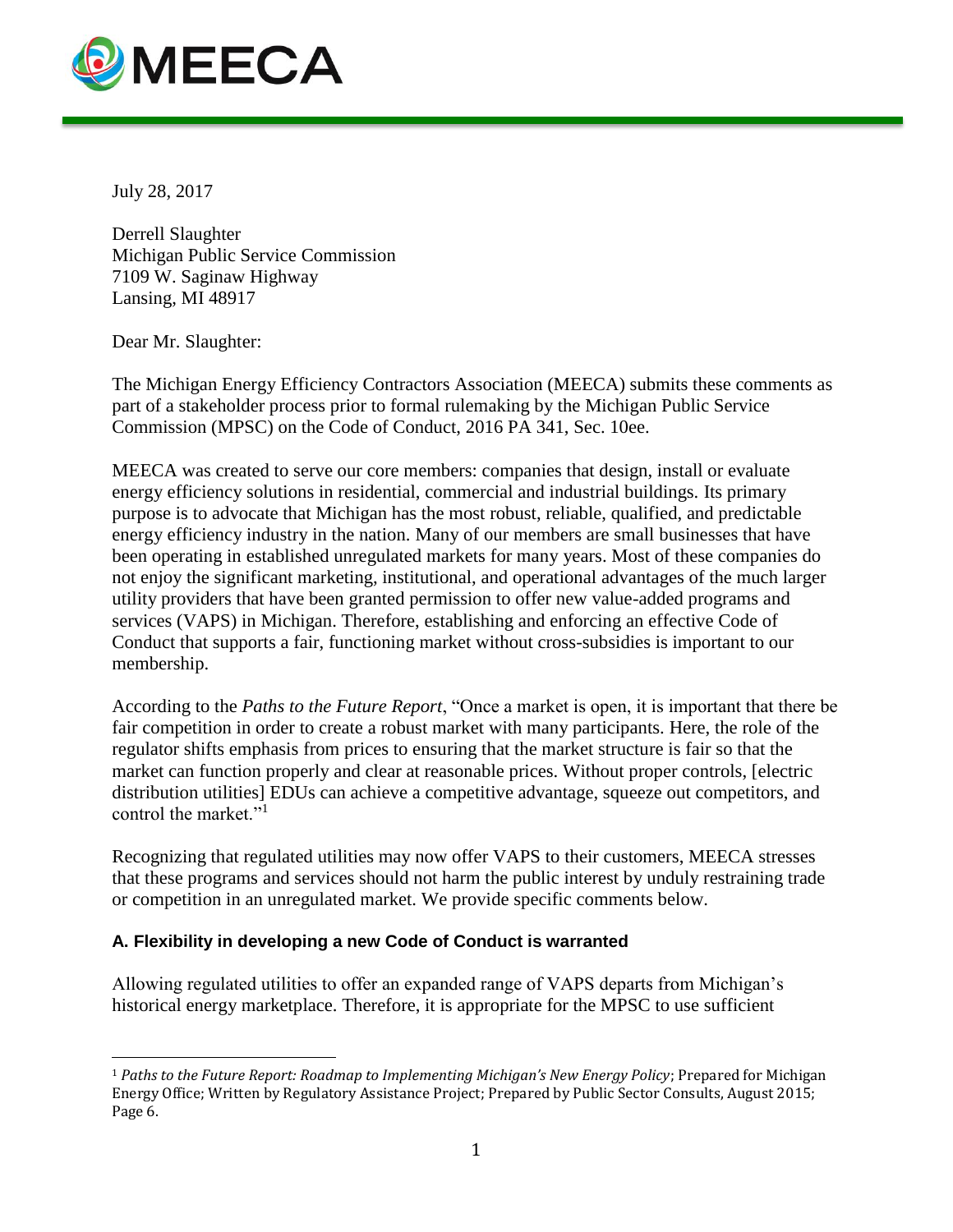

judgement in anticipating potential issues of concern as rulemaking proceeds. MEECA recognizes this general concept in the proposed language (emphasis added):

• R 460.10103 Separation. (3) A utility's regulated services *shall not subsidize in any manner, directly or indirectly,* the business of its affiliates or other entities within the corporate structure offering unregulated value-added programs or services.

### **B. Underscore the need to protect against discrimination in the marketplace**

In developing rules with regard to R 460.10108 Discrimination, MEECA encourages MPSC to consider more subtle ways that discrimination can occur. For example, *Paths to the Future* identifies the following list of less obvious activities that should not be tolerated:

- "Processing requests of the affiliate [electric service provider] ESP before the unaffiliated ESP, which results in faster and better service for the affiliate, impacting end-use customer satisfaction;
- Policing prohibitions against providing leads to the affiliate or directing customers who call for information to the affiliate;
- Sharing any kind of market analysis or other proprietary reports that are not made publicly available;
- Giving the appearance that the [electric distribution utility] EDU speaks on behalf of the affiliate ESP and vice versa;
- Requesting customer permission to pass on customer information exclusively to the affiliate ESP."

These are some examples, but the principle is simple—all competitive ESPs should be treated the same at all times and at the same time."<sup>2</sup>

MEECA further notes that the list of concerns is not limited to circumstances in which a utility intentionally favors an affiliate provider. Unintentional discrimination can also result from, for instance, more familiar communication pathways between the utility and its affiliate as compared with an unknown third-party provider. Final rules should reflect this reality.

## **C. Need for clearly delineated initial review process and conflict resolution process**

MEECA concurs with initial comments by Direct Energy/IGS/Constellation: "Rule 460.10110 creates almost a rubber stamp approval of the project. These projects should allow time for a review and intervention if a party could be harmed due to non-compliance with the rules. It is critical to ensure that no regulated assets are used in a manner that may undercut competitors in an industry. If there is no deficiency, then the program could go into effect in 60 days or some

l <sup>2</sup> *Paths to the Future Report*, Page 9.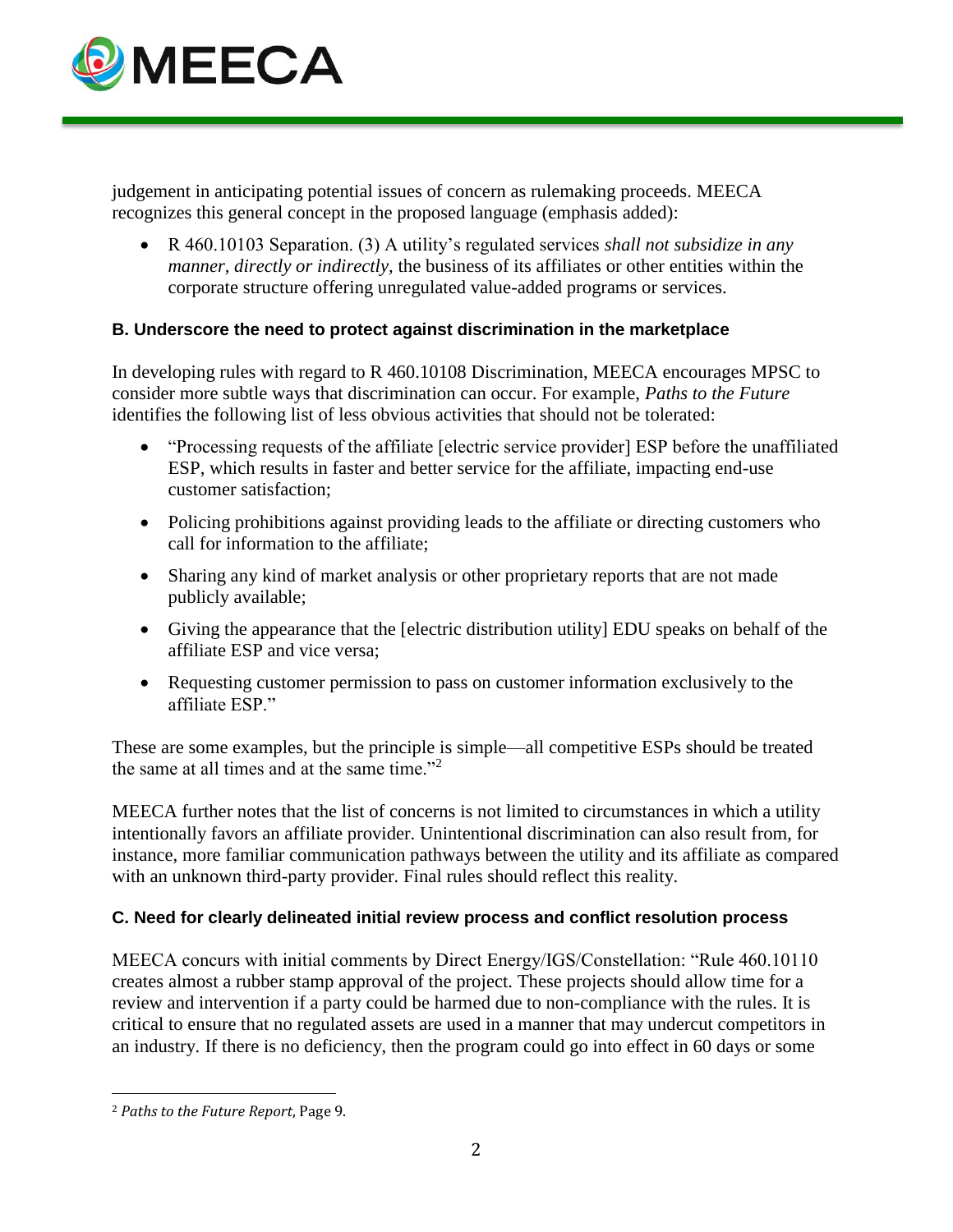

other time frame; however, the longer time frame with Staff review ensures a more thorough analysis."

MEECA endorses the concept of a 60 or even 90-day review period for new VAPS during which the MPSC can determine if an offering would result in any cross-subsidization or unduly restrain trade or competition in an unregulated market.

In terms of the process for conflict resolution, MEECA agrees with Mr. Phil Forner in his initial comments that "This dispute resolution process is not required as a prerequisite to a formal complaint." Adding further weight to Mr. Forner's recommendation, we note a precedent from the Texas Public Utilities Commission in similar Code of Conduct language, which states, "The informal complaint process shall not be a prerequisite for filing a formal complaint with the commission, and the commission may, at any time, institute a complaint against a utility on its own motion."<sup>3</sup>

### **D. Transparency of information**

MEECA concurs with initial comments by Michigan EIBC: "When the regulated utilities operate with their affiliates in the competitive market, the information they utilize should also be available to other market participants in the same timeframe, form and substance."

#### **E. No favorable pricing for VAPS**

 $\overline{a}$ 

MEECA concurs with initial comments by Michigan EIBC: "To ensure competition in the unregulated space, the utility must pay fully loaded prices for utility resources and there should be no favorable pricing or terms for affiliates."

#### **F. Utility compliance plan should include employee training on Code of Conduct**

Effective implementation of the Code of Conduct will require utility and affiliate employees who are knowledgeable of the applicable provisions. Therefore, MEECA highlights this helpful language from *Paths to the Future* for MPSC to consider during the rulemaking process:

"As part of the plan, there should be an educational component for all employees that includes training and a handbook, so that employees of both EDUs and affiliate ESP understand what conduct is and is not permissible. There should be training and education procedures in place for all new and existing employees."<sup>4</sup>

<sup>3</sup> Public Utility Commission of Texas, Ch. 25 Substantive Rules Applicable to Electric Service Providers (K)(i)(4), Page 9; https://www.puc.texas.gov/agency/rulesnlaws/subrules/electric/25.272/25.272.pdf <sup>4</sup> *Paths to the Future*, Page 11.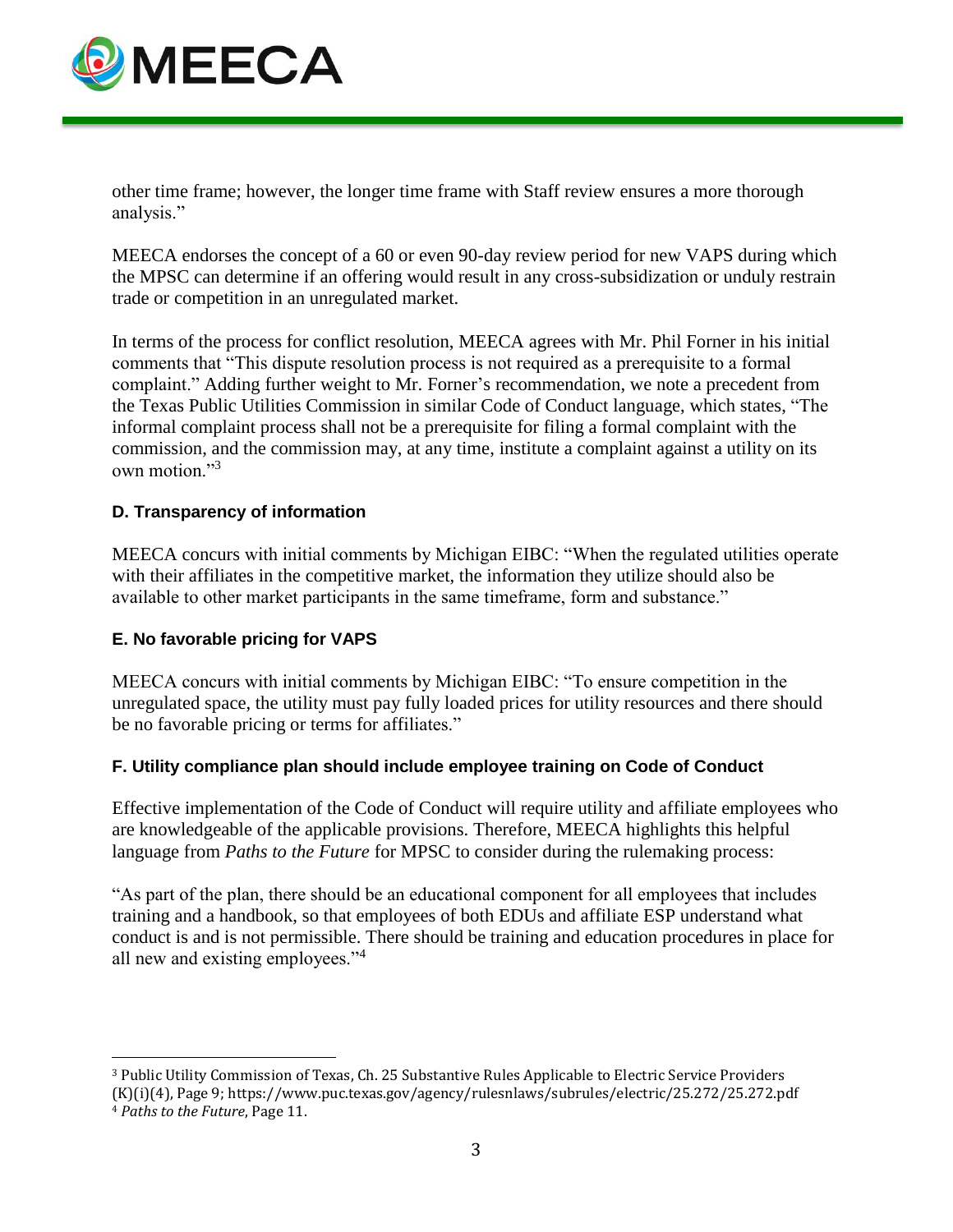

### **G. Utility branding should not be used to market VAPS**

In keeping with the proposed language (R 460.10106 Marketing. Rule 6. (1) "… The utility shall not give the appearance in any way that it speaks on behalf of its affiliates or other entities within the corporate structure offering unregulated value-added programs or services, nor shall the utility permit an affiliate or other entity within the corporate structure offering unregulated valueadded programs or services to give the appearance that it speaks on behalf of the utility."), MEECA concludes that leveraging a regulated company's branding is inappropriate for products and services offered in an unregulated market.

MEECA shares this concern with Michigan EIBC, whose initial comments state (emphasis added): "Those programs and services should be independent including a separation of accounts, offices, employees and other resources, *including the use of the utility brand*."

*Paths to the Future* further develops the same point:

"The affiliate ESP should not use or trade upon, promote, or advertise its business using the EDU's name or logo, as this would tend to be to its commercial advantage. The affiliate ESP should have its own separate identification, and its identity should also be kept separate. If such practice (same or similar name and logo) is permitted, then the affiliate ESP must be required to disclose expressly that the affiliate ESP is not the same company as the EDU, that the affiliate ESP is not regulated by the commission, and that the customer does not have to buy the affiliate ESP's services in order to remain a customer of the EDU. The affiliate ESP should also be prohibited to use the EDU to advertise its services or any kind of joint advertising between the two entities. This not only creates fairness in the market (a company with a utility logo or name has market recognition that gives it a competitive advantage), but also avoids customer confusion. Customers have the right to understand who the entity is with whom they are contracting. When the same or similar name and logo is used by the affiliate ESP, it can be difficult for the customer to understand that they are dealing with a separate company."<sup>5</sup>

#### **H. Notification requirements should include zip codes**

MEECA concurs with initial comments by Mr. Phil Forner regarding Notification: "A list of the zip codes in which the new value-added program or service will be offered and the overall financial size of the market and number of competitors in each zip code area in which the new value-added program or service will be offered."

#### **I. Establishment of a market share limit for VAPS**

Initial comments by Michigan EIBC state that "If an affiliate offers competitive services within its monopoly utility territory, there must be a cap on affiliate market share for the utility territory." MEECA endorses this position and further recommends that MPSC begin research to determine the appropriate level or levels for such a limit on allowable unregulated market share.

l

<sup>5</sup> *Paths to the Future*, Pages 9-10.